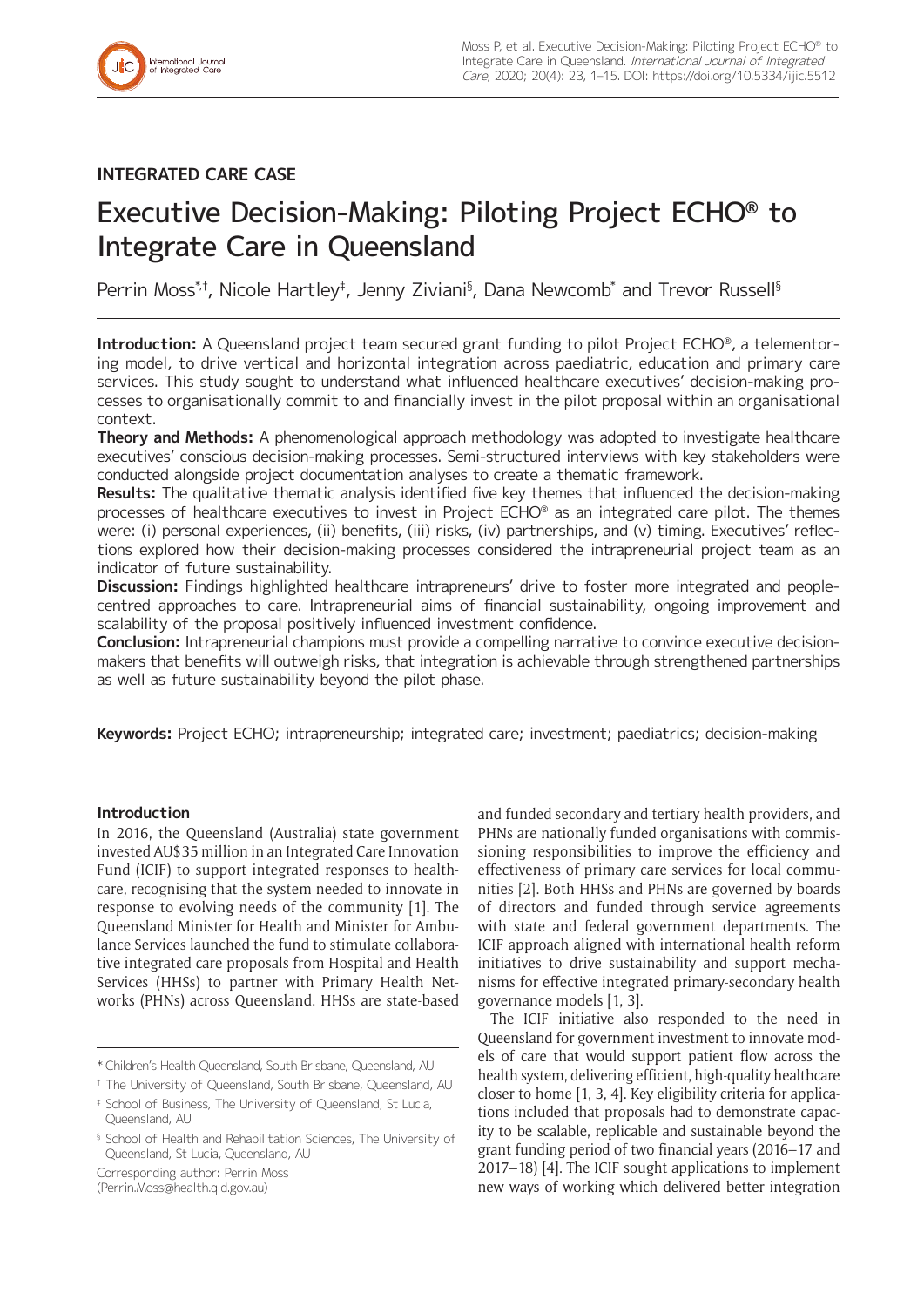of care; addressed fragmentation in services; and provided high-value healthcare [4].

A project team led by a General Practitioner Liaison Officer (co-author 4) and a Project Manager (author 1) from Children's Health Queensland (CHQ), the state's tertiary paediatric HHS, applied for and was successful in obtaining an ICIF grant for AU\$1.1 million. The grant sought to implement and pilot Project ECHO® (Extension for Community Healthcare Outcomes) [5] in Queensland to support General Practitioners (GPs) to manage children with stable Attention Deficit Hyperactivity Disorder (ADHD).

This grant application was endorsed for submission by CHQ's executive leadership team and assessed by a Selection Committee of independent healthcare and academic executives convened by the Queensland Department of Health [1]. These internal and external executives were critical decision-makers tasked with assessing all ICIF applications against strategic criteria of merit that focussed on integrating healthcare in Queensland.

Project ECHO® is a telementoring model of care which harnesses videoconferencing technology to link primary care clinicians (e.g. General Practitioners, Nurse Practitioners, Practice Nurses, Psychologists, etc) and other frontline service providers (e.g. Teachers, Guidance Officers, Child Safety Officers, Police Officers) in underserved and/or disadvantaged communities (spoke sites) with interprofessional panels of content experts [5]. These content experts (paediatricians, nursing, allied health, educators, consumer representatives) are typically based at metropolitan tertiary health centres (hubs) delivering virtual 'teleECHO™' clinic sessions [5]. These clinics run regularly and involve brief educational lectures and case-based, experiential learning facilitated via videoconference sessions known as telementoring series.

The objective of the ICIF funding application was to establish and resource a Project ECHO® hub at CHQ's Centre for Children's Health Research (CCHR) in South Brisbane, Queensland, employing hub operational staff, and launching a pilot telementoring series. This series of teleECHO™ sessions would support primary care providers in managing children with stable ADHD locally throughout Queensland with advice and mentorship from a Brisbane-based virtual panel consisting of content experts including paediatricians, educators and parent representatives. Beyond the two-year grant term, the project team sought to acquire additional grant investment to generate own-source revenue through commissioning arrangements to deliver additional teleECHO™ series to spoke participants nationally. This was aimed at transitioning the pilot into a sustainable business as usual operation.

Given the significance of the success of the initial grant funding support for the integrated care initiative, this study sought to explore and identify the organisational, personnel and environmental factors which influenced Queensland healthcare executives' initial decision-making process to organisationally commit to and financially invest in piloting this telementoring model to deliver integrated care. At the time of the ICIF funding application, the ECHO model™ was untested within the Queensland context, which presented an element of financial risk to the organisation in piloting the model.

This study investigated the decision-making processes of key healthcare executive decision-makers from across the Queensland Department of Health (as the system administrator and ICIF grant funder), one secondary and tertiary healthcare service (CHQ, as the provider and piloting organisation) and two PHNs (as primary care service commissioning agencies, and pilot partners). These executives all played key roles in the decision-making process for evaluating, endorsing and approving the pilot proposal for funding [1].

This study utilised a qualitative approach, using a phenomenological perspective in conducting semi-structured interviews. A total of eight key healthcare executives that were involved in the ICIF grant decision to invest in and pilot Project ECHO® in Queensland were interviewed. A thematic framework was developed to analyse the findings.

### **Why are healthcare executive decision-making processes important?**

While health systems are susceptible to economic pressures globally [1, 3, 6], they are environments that are prone to continuous transformational change. There is currently no published research that explores healthcare executives' decision-making processes regarding investment and sustainability indicators of integrated care pilots such as the Project ECHO® example in Queensland.

While Project ECHO®'s alignment to key learning theories has been well-documented in North America [7], the analysis has been from the perspective of healthcare providers participating in teleECHO™ sessions, rather than the decision-making processes of healthcare executives endorsing the model to be piloted within an organisational context. The CHQ project team's proposal sought to pilot and sustain Project ECHO® in Queensland by creating an autonomous, self-funding, opportunity-driven service model which could dynamically contribute to reforming the healthcare system. The findings of this study aim to address this gap in knowledge so other project teams can better understand how healthcare executives make investment decisions in the current healthcare system context.

# **What is Project ECHO®? Integrated Care through Telementoring**

Project ECHO® is a model which can be used to create virtual knowledge networks, or communities of practice, which incorporate case-based learning strategies from medical education and theoretical frameworks that include Social Cognitive Theory, Situated Learning Theory, and Community of Practice Theory [7]. The ECHO model™ was developed in 2003 by Professor Sanjeev Arora at the University of New Mexico (UNM) in the United States, as a platform for both improving healthcare service delivery and patient outcomes in treating Hepatitis C [8]. In 2011, UNM demonstrated that Project ECHO® supported primary care providers to achieve equitable health outcomes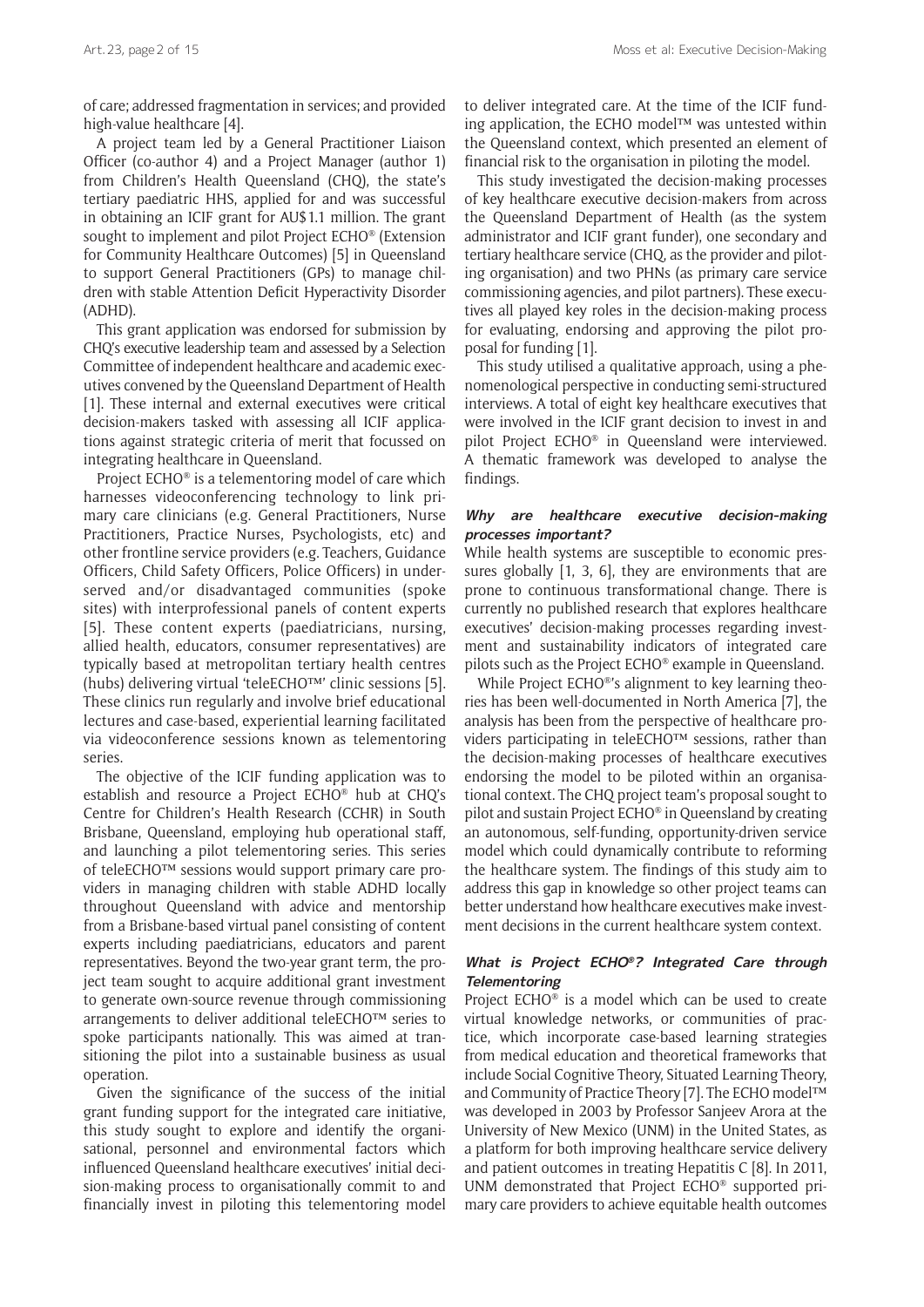in managing patients with Hepatitis C as those treated exclusively in tertiary hospital settings [8]. It was highlighted that where geography prevented equitable access to high-quality care, in particular specialist care, the ECHO model™ overcame this barrier by connecting rural and remote providers with metropolitan-based experts [8]. Thus, Project ECHO® achieved positive health outcomes for patients accessing enhanced healthcare services conveniently in their local communities [3, 4, 8].

Project ECHO® is a learner-centric virtual hub-andspoke model of education, based on the principles of "all teach and all learn" [9]. Specialist teams at the 'hub' mentor primary care and frontline providers, including General Practitioners (GPs), educators and other health/human services professionals at 'spokes', and all participants learn from one another's expertise and insights [9, 10]. Spoke participants share their deep knowledge of local social and cultural considerations, and an understanding of realistic approaches to care within their specific communities [4, 8]. The specialists offer complementary content expertise, and over time virtual 'communities of practice' or 'knowledge networks' develop whereby each participant plays a role in co-producing the knowledge and developing the skills to manage complex conditions [7]. While published literature cites gaps and barriers to integrated care in systems and practice, Project ECHO® demonstrates the capability to bring together historically disparate partners [3, 5, 11]. The 'Anatomy of an ECHO®', the telementoring model's structure, provides a framework for hub experts to facilitate frontline providers presenting their patient cases, asking questions and contributing recommendations [7, 9, 10]. The primary objective of teleECHO™ sessions is to address the learning objectives of spoke participants, and validate or reframe the group's contributions of advice and support to foster the sharing of best practices [5, 10, 11]. TeleECHO™ sessions are distinctly different from traditional telemedicine and webinars. They provide a blend of highly interactive and multi-directional learning between hubs and spokes with real-time learning based on de-identified patient cases [12, 13]. Participants are awarded continuing practice development (CPD) points by their relevant professional body after attending a minimum number of teleECHO™ sessions. Participation is free, and participants can return to future telementoring sessions at any time to present previous or new cases for advice.

At the patient level, the ECHO model™ facilitates better access to care at the right time and place [14]. For healthcare providers, the ECHO model™ builds a supportive community of practice over time where capability and capacity grows, resulting in the potential for local management of more patients [14]. From the community level, the ECHO model™ reduces disparities, retains providers in local communities and reduces the need for patients to travel for specialist-level care [5, 7, 11]. Finally, at a system level, the ECHO model™ has the potential to increase access to best-practice integrated care, improve care quality and cost, and overall system capacity to meet the growing needs of specific populations [3, 10].

# **The Queensland context – Project ECHO®'s strategic alignment**

CHQ's Project ECHO® ICIF proposal actively sought to democratise knowledge that was centralised in CHQ's secondary paediatric services in Brisbane, to support the delivery of contemporary, best practice medical care to patients and families across the state. The state of Queensland is over 1.7 million square kilometres in size, which creates a variety of difficulties for people accessing healthcare specialists. These difficulties can be due to factors including remoteness, poverty and cultural barriers. Project ECHO® was thought to provide a platform solution to address the inequity faced by those patients, communities and providers. The principles of Project ECHO® outlined in **Table 1** strongly align to elements of other successful integrated models of care delivered at the primary-secondary interface [3, 15].

CHQ was the first organisation to pilot the ECHO model™ to support the paediatric population in Australia. The CHQ project team's proposal was framed to meet ICIF eligibility criteria and address system gaps in managing children with stable ADHD [15, 16] with CHQ's Integrated Care Strategy [17]. The proposal sought to connect hospital-based sub-specialists, educators and communitybased primary care providers across Queensland to enable a more people-centred approach to providing care, as well as horizontal and vertical integration [18, 19]. Target providers who joined the telementoring series as spoke participants included general practitioners, educators and other frontline care providers interested in paediatrics from across Queensland.

The project team proposed to establish a governance committee to inform and endorse the implementation of the ECHO model™ at CHQ. Committee representatives included stakeholders from the Department of Health, PHNs, general practice and parent representation. Through this forum it was proposed that executive decision-makers, clinical and non-clinical professionals, and consumers would foster a long-term bond throughout the pilot in key roles as champions, knowledge partners and beneficiaries, similar to the democratic ethos of the ECHO model™ [5, 19].

All stakeholders identified to be involved in the project governance committee and project team were encouraged to contribute their personal experiences to co-design creative solutions for how the implementation would meet the needs of patients, families and frontline service

**Table 1:** The Five Principles of the ECHO model™ [5].

- A: Amplification: use videoconference technology to leverage scarce resources
- B: Share Best Practices: to reduce disparities
- C: Case-based learning: to master complexity and increase self-efficacy
- D: Web-based database: to monitor outcomes and showcase impact
- E: Everyone participates: 'all teach, all learn'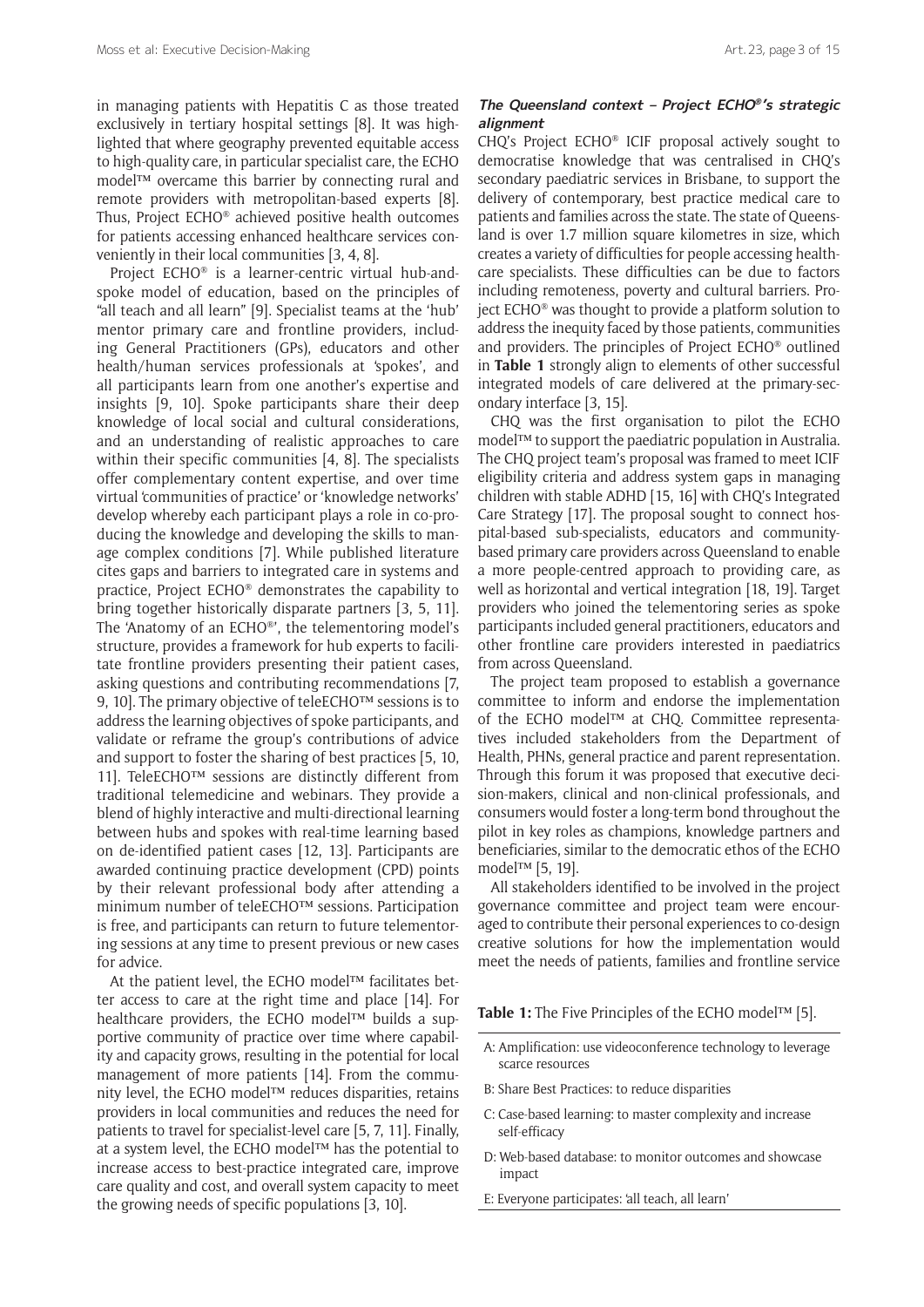providers as a primary objective, as well as the ICIF objectives of integration [1]. The project proposal indicated that it would be critical to maintain stakeholder dialogue throughout the pilot and encouraged a co-design process with parent representatives. This iterative dialogue and rapport building over time between stakeholders illustrated the proposal's alignment to the principles of the ECHO model™ [1, 9].

The ICIF proposal identified how Project ECHO® hub experts and spoke participants could explore where existing local services or support resources (including General Practitioners, Guidance Officers, and Psychologists) could be leveraged to successfully manage patient cases locally. The prospective sessions would then facilitate the scalability of new knowledge and confidence amongst participating primary care providers to support more of their patients locally [7, 8, 10–12, 14]. This study explores and identifies the organisational, personnel and environmental factors that influenced healthcare executives' initial decision to invest in piloting the ECHO model™ to deliver integrated care in Queensland.

# **Description of the care practice Methods**

The investigators used a phenomenological approach to gain an understanding of the decision-making processes of healthcare executives who evaluated and endorsed the initial grant proposal to pilot the Project ECHO® model in Queensland in 2016 [20, 21], as well as their subsequent observations and reflections of how their personal and career experiences contributed to their decision-making processes.

A qualitative approach was employed through in-depth interviews with eight key healthcare executive decisionmakers. A secondary desktop analysis of supporting project documentation and observational field notes from the interviews was also completed to triangulate the insights gleaned from the in-depth interviews with the eight healthcare executive decision-makers. The selection of interview participants was based on their healthcare executive and decision-making roles, and their involvement in

assessing, endorsing and/or providing investment in the pilot implementation of Project ECHO® in Queensland.

Published literature on phenomenological interviewing techniques recommended that the interviewer (project manager, author 1) take detailed observational field notes during the in-depth interviews [21, 22]. The purpose of these notes was to capture the interview participant's body language, intonation, and other cues to better understand the context surrounding their responses, opinions and experiences [21, 22]. These notes were treated as field notes.

The author conducted each interview which lasted approximately one hour, and all were hosted in the offices of the participants. Participants were telephoned and emailed to invite them to participate in the research study, with the interview guide, consent form and research information sheet provided to participants prior to the interview being scheduled. All participants were happy to participate. The interviews were voice recorded and transcribed verbatim, sent to participants for memberchecking and then analysed by the author in conjunction with observational field notes and project documentary data (grant application criteria, selection committee analysis, grant application, project plan, governance committee minutes and project manager's implementation diary) that had been collected. The authors then allocated a series of codes which were distilled down to derive the five key themes to analyse the study findings. This process aligned with the descriptive phenomenological human scientific research approach employed in other published studies [21–23] and the Consolidated criteria for reporting qualitative research (COREQ) checklist for interviews and focus groups [24].

# **Participants**

The sample of eight interview participants was the entire stakeholder group of healthcare executive roles who had knowledge of and involvement in the decision-making processes for investing in piloting Project ECHO® in Queensland. A description of the participant demographics is presented in **Table 2**.

**Table 2:** Demographic data summary of interview participants ( $N = 8$ ).

| Demographics                     | Participants                                                                                                                                                                                                                                                                                                                                 |
|----------------------------------|----------------------------------------------------------------------------------------------------------------------------------------------------------------------------------------------------------------------------------------------------------------------------------------------------------------------------------------------|
| Gender                           | <b>6</b> Female (75%)<br>2 Male (25%)                                                                                                                                                                                                                                                                                                        |
| Professional background          | <b>3</b> Medical (2 Female, 1 Male) (37.5%)<br><b>5</b> Nursing (4 Female, 1 Male) (62.5%)                                                                                                                                                                                                                                                   |
| Organisational responsibilities  | 5 Director-General/Chief Executive/Executive Director equivalent with strategic, financial<br>and inter-agency accountabilities (62.5%)<br>Participants: 1, 2, 3, 4, and 7.<br><b>3</b> Clinical/Academic Director equivalent with operational, research and practice improve-<br>ment accountabilities (37.5%)<br>Participants 5, 6, and 8. |
| Education                        | 100% had a postgraduate qualification                                                                                                                                                                                                                                                                                                        |
| Regional/Rural/Remote Experience | 4 (50%) had healthcare executive experience operating outside of a metropolitan centre                                                                                                                                                                                                                                                       |
| Primary Care Experience          | 5 (62.5%) had work experience in the primary care sector                                                                                                                                                                                                                                                                                     |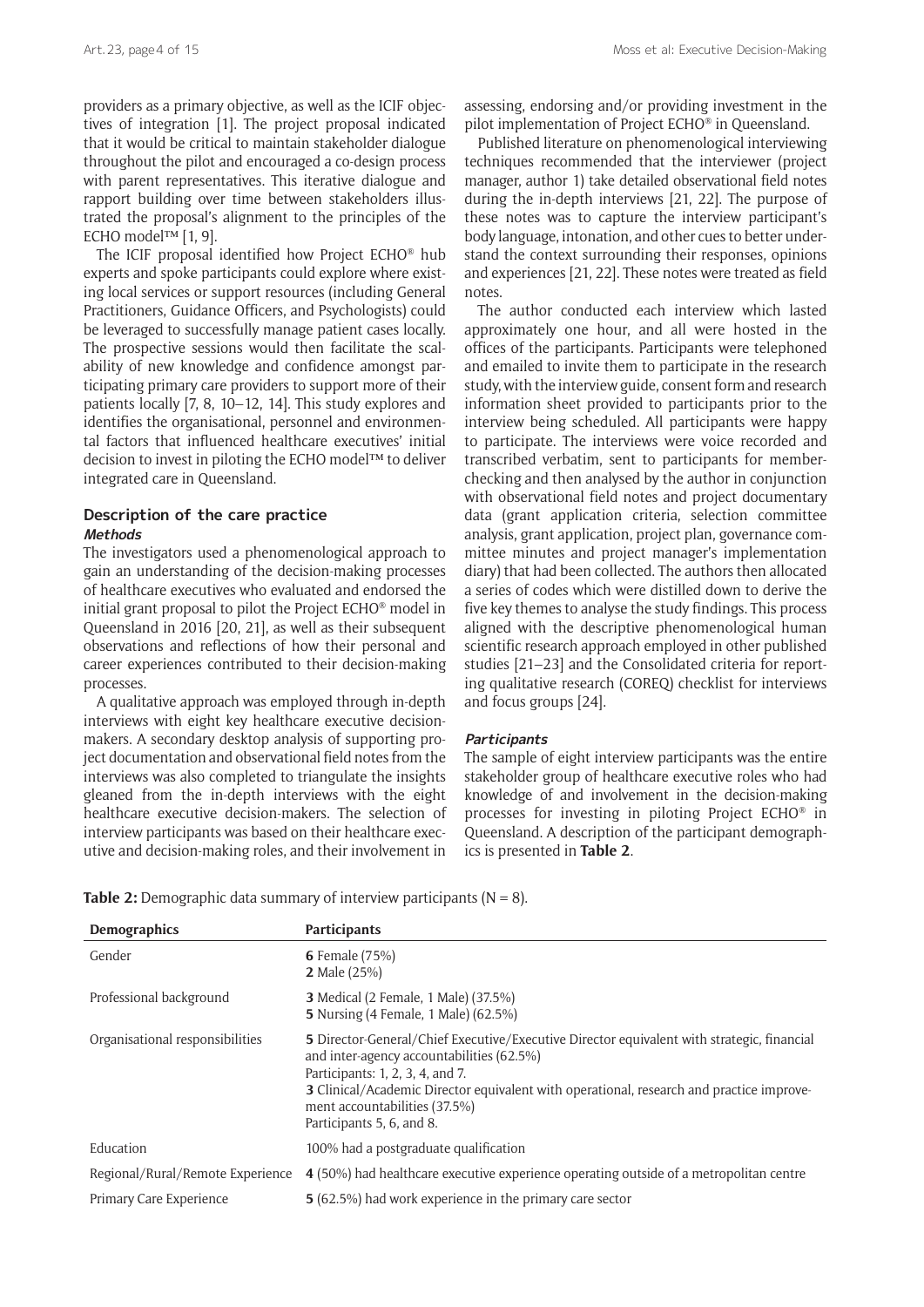#### **Ethics Statement**

The CHQ and University of Queensland Human Research Ethics Committees approved this study under reference number: LNR/18/QCHQ/44762.

#### **Data analysis**

The investigators were confident that the total sample of eight interview participants achieved data saturation for coding and meaning as this was the entire representation of the total population [25, 26]. The interview transcripts were analysed using NVivo 12, a qualitative analysis software program [27]. A thematic framework and coding guide were developed during the analysis process. Data was coded according to key themes.

Inter-rater reliability was achieved with the data by three of the co-researchers to ensure that a consensus on the thematic coding was achieved. The research team reviewed the qualitative data to describe the themes that impacted healthcare executives' -decision-making processes to organisationally commit to and financially invest in the Project ECHO® pilot. These themes allowed for the data to be distilled during the reduction process [21]. The observational notes and secondary data sources were utilised to validate references made by interview participants during the primary interviews and contextualise the broader eco-system in which their investment decisions were being made. Key points of reference in observational notes and secondary data sources were coded using the same coding list as the interview transcripts for consistency.

#### **Results**

During the thematic analysis, five key themes were identified that informed the decision-making processes of healthcare executives organisationally committing to and financially investing in the pilot. These themes were (i) personal experiences, (ii) benefits, (iii) risks, (iv) partnerships, and (v) timing. To describe the themes that enhanced the executives' decision-making in favour of investing in and piloting Project ECHO® in Queensland, elements that cemented their decision-making are illustrated as facilitators and barriers, supported with direct quotations in **Table 3**.

These themes also linked to how executives' personal experiences and career goals/motives positioned them to consider innovation pilots as vehicles to drive workforce and systems performance and productivity to benefit patients and communities [28–30]. For ease of analysis, where the interview participant recognised a facilitator or a barrier to their decision-making, these were recorded to inform the theming.

The results indicated that where there was strong support of the Project ECHO® pilot, healthcare executives had referenced their own regional/rural/remote work experience. References to project team's leadership, stakeholder engagement and indicators of financial sustainability for this innovation were identified as critical factors in decision-making across all themes. The healthcare executives noted that the credentials, track record and combined characteristics (experience, drive, autonomy,

technical and professional expertise) of the project team, paired with indicators of sustainability gave them confidence to invest in the proposal [6, 31, 32]. In this context, the project team's intent and aim to develop a financially sustainable approach was a key influence in the executives' decision-making process which had potential to be replicated across other improvement initiatives and business as usual operations.

#### **Discussion**

# **CHQ's Project ECHO® proposal: using intrapreneurship to pilot integrated care**

Healthcare executives, by the nature of their roles, often face challenging decisions. As identified in this research, executives' decision-making is informed by their (i) personal experiences, and ability to analyse (ii) benefits, (iii) risks, (iv) partnerships, and (v) timing of events within organisational and system contexts to invest in pilots seeking to integrate care.

In the case of personal experiences, this study found synergy in the executive's career journey, personal values and organisational motivations as clear indicators of whether they would have invested in the Project ECHO® proposal. Each executive that had rural and remote work experience identified with the perceived benefits and scalability of Project ECHO® to achieve integration beyond a metropolitan context and empower local communities. Hence, an executive's rural and remote work experience provided a direct association with the fundamental mechanisms embodied in the integrated care project to be funded, and were seen as a strong driver of support. Where executive decision-makers did not have rural and remote work experience, they were still able to anticipate benefits and partnerships for spoke participants in rural and remote settings. This lack of first-hand experience working in rural and remote settings did not have an unfavourable influence on their decision-making to endorse the proposal.

Further, healthcare executives identified perceived benefits they associated with the Project ECHO® proposal beyond achieving vertical and horizontal integration as an influencing factor in their decision-making. Namely, they saw Project ECHO® serving as a catalyst to redesign existing services to yield greater impact and efficiency, to enhance workforce capability amidst growing fiscal pressures, and improve service/quality outcomes at an organisational and system level. These themes were closely aligned to the ICIF grant's scalability criteria to achieve integration.

This contributes a unique insight into how healthcare executives consider the potential for proposals to be a change agent for scalable and sustainable improvements elsewhere within the organisational context. While the healthcare executives remained pragmatic of the success rate of innovative pilots in general [6, 31, 32, 38, 39], their interest in Project ECHO®'s future potential and trust in the project team outweighed their caution and aligned to the characteristics of intrapreneurship [31, 33–39]. The characteristics of the project team, as identified by the healthcare executives, strongly mirrored other published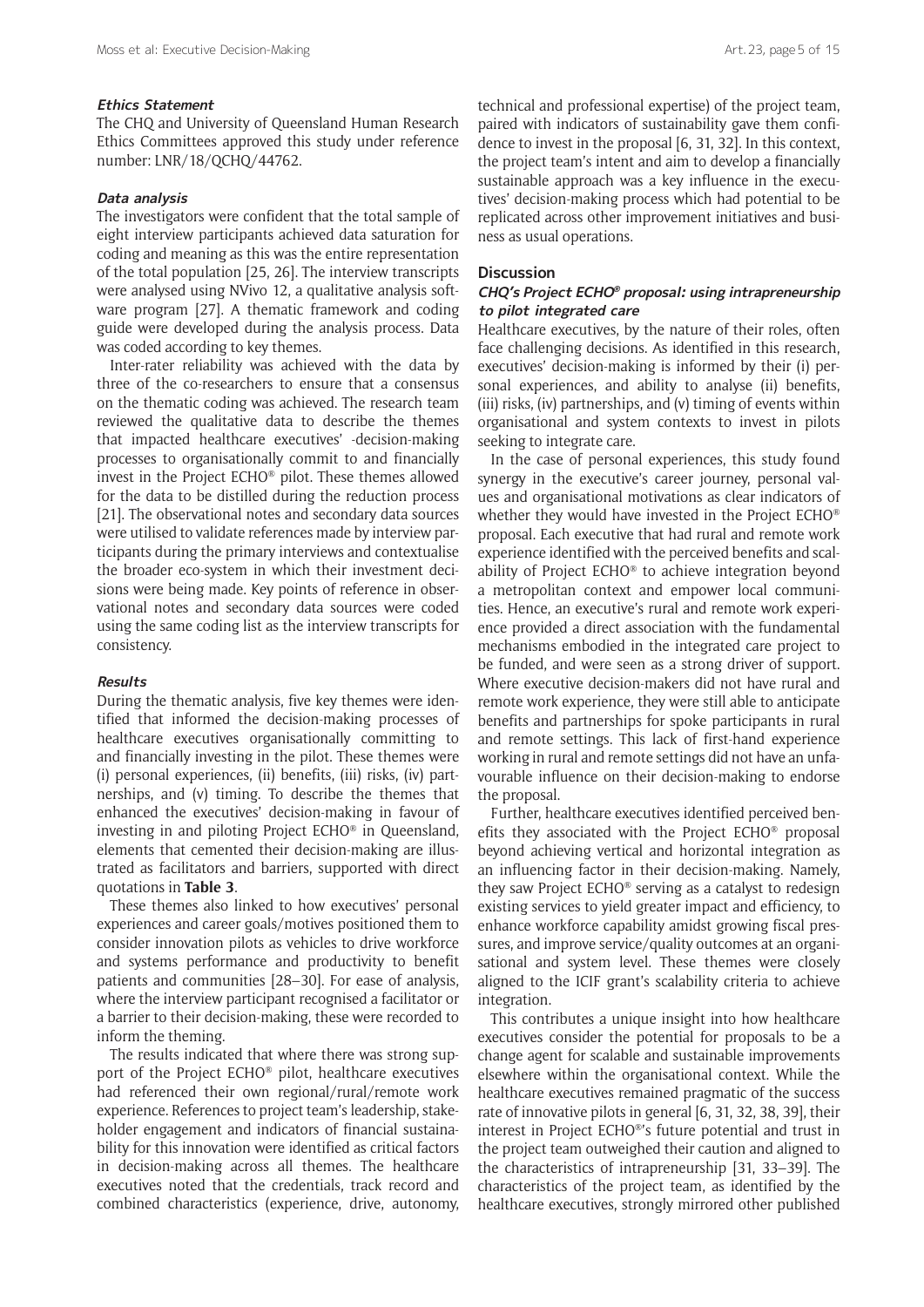| <b>Emerging Themes</b>                                                                                                                | <b>Facilitators</b>                                                                                                                                                                                                                                                                                                                                                                                                                                                                                                                                                                                                                                                                                                                                           | <b>Barriers</b>                                                        | Quotes                                                                                                                                                                                                                                                                                                                                                                                                                                                                                                                                                                                                                                                                                                                                                                                                                                                                                                                                                                                                                                                                                                                                                                                                                                                                                                                                                                                                                                                                                                                                                                                                                                                                                                                                                                                                                                                                                                                                                                                                                                                                                                                                                                                                                                                                                                                                                                                                                 |
|---------------------------------------------------------------------------------------------------------------------------------------|---------------------------------------------------------------------------------------------------------------------------------------------------------------------------------------------------------------------------------------------------------------------------------------------------------------------------------------------------------------------------------------------------------------------------------------------------------------------------------------------------------------------------------------------------------------------------------------------------------------------------------------------------------------------------------------------------------------------------------------------------------------|------------------------------------------------------------------------|------------------------------------------------------------------------------------------------------------------------------------------------------------------------------------------------------------------------------------------------------------------------------------------------------------------------------------------------------------------------------------------------------------------------------------------------------------------------------------------------------------------------------------------------------------------------------------------------------------------------------------------------------------------------------------------------------------------------------------------------------------------------------------------------------------------------------------------------------------------------------------------------------------------------------------------------------------------------------------------------------------------------------------------------------------------------------------------------------------------------------------------------------------------------------------------------------------------------------------------------------------------------------------------------------------------------------------------------------------------------------------------------------------------------------------------------------------------------------------------------------------------------------------------------------------------------------------------------------------------------------------------------------------------------------------------------------------------------------------------------------------------------------------------------------------------------------------------------------------------------------------------------------------------------------------------------------------------------------------------------------------------------------------------------------------------------------------------------------------------------------------------------------------------------------------------------------------------------------------------------------------------------------------------------------------------------------------------------------------------------------------------------------------------------|
| journey, personal values<br>appealed to healthcare<br>Experiences: Proposal<br>executive's career<br>and motivations;<br>(i) Personal | tics of the project team that were<br>Executive had international work<br>consistent with intrapreneurship<br>sential driver for ongoing system<br>Executive's personal values were<br>conducive to innovation agenda<br>Executive had knowledge of pro-<br>testing new solutions to system<br>Executive identified characteris-<br>Executive had rural and remote<br>Executive saw innovation as es-<br>Project ECHO® proposal within<br>ject team's strong track record<br>working experience and lived<br>Executive identified personal<br>Executive was supportive of<br>commitment to champion<br>experience with frontline<br>and organisational values<br>$[6, 29 - 31, 33 - 39]$<br>improvement<br>experience<br>challenges<br>problems<br>their role | Executives that did not have<br>rural and remote working<br>experience | ticular, really has heightened my awareness and appreciation of looking at anything that<br>"I think I draw on all of that [experience] whether it's from being clinical, a doctor, to going<br>. "I think that everybody needs to be thinking about innovation. Whether it's innovation<br>"Yes, it hadn't been shown in the Queensland context, but [ECHO] was in similar other<br>can make a positive difference, and a positive impact. And ECHO falls into that category<br>. "I also use our [organisational] values as a decision-making framework." - Participant 2<br>of innovation, of anything that might give you a strategic or business advantage in the<br>. "The concept of ECHO really speaks to how I believe medicine should work. [Medicine]<br>"You've got to think differently, and you've got to work differently, and take advantage<br>trained in a clinical discipline, and having worked across a number of different clinical<br>. "Having grown up in a different culture, I think that that has shaped me. Then having<br>"My experience working with parts of our communities who are disadvantaged, in par-<br>. "I feel that our board and our leadership, have an innovative mindset." - Participant 4<br>health systems. So that you could say - you could see that there was a parallel and the<br>with a lot of responsibility 24/7 in a rural area, with very little resources." - Participant 7<br>where I can see the potential for it across so many different domains." - Participant 4<br>in terms of everyday innovation at the [hospital] bedside, or how we can deliver care<br>in a more streamlined way that improves the parent and family experience and uses<br>into the emergency department setting, and then a rural doctor kind of cradle to grave,<br>"You can't take a singular approach and you've got to be driven by outcomes for a<br>population or an individual as opposed to retention of power. It requires a more<br>"Our work is revolving around innovation and change." - Participant 3<br>areas, that has shaped my decision making." - Participant 4<br>should be more non-hierarchical." - Participant 6<br>organisation feasibility was there." - Participant 5<br>resources more appropriately." - Participant 2<br>egalitarian approach." - Participant 2<br>market." – Participant 4<br>Personal Values:<br>Career Journey:<br>Motivation: |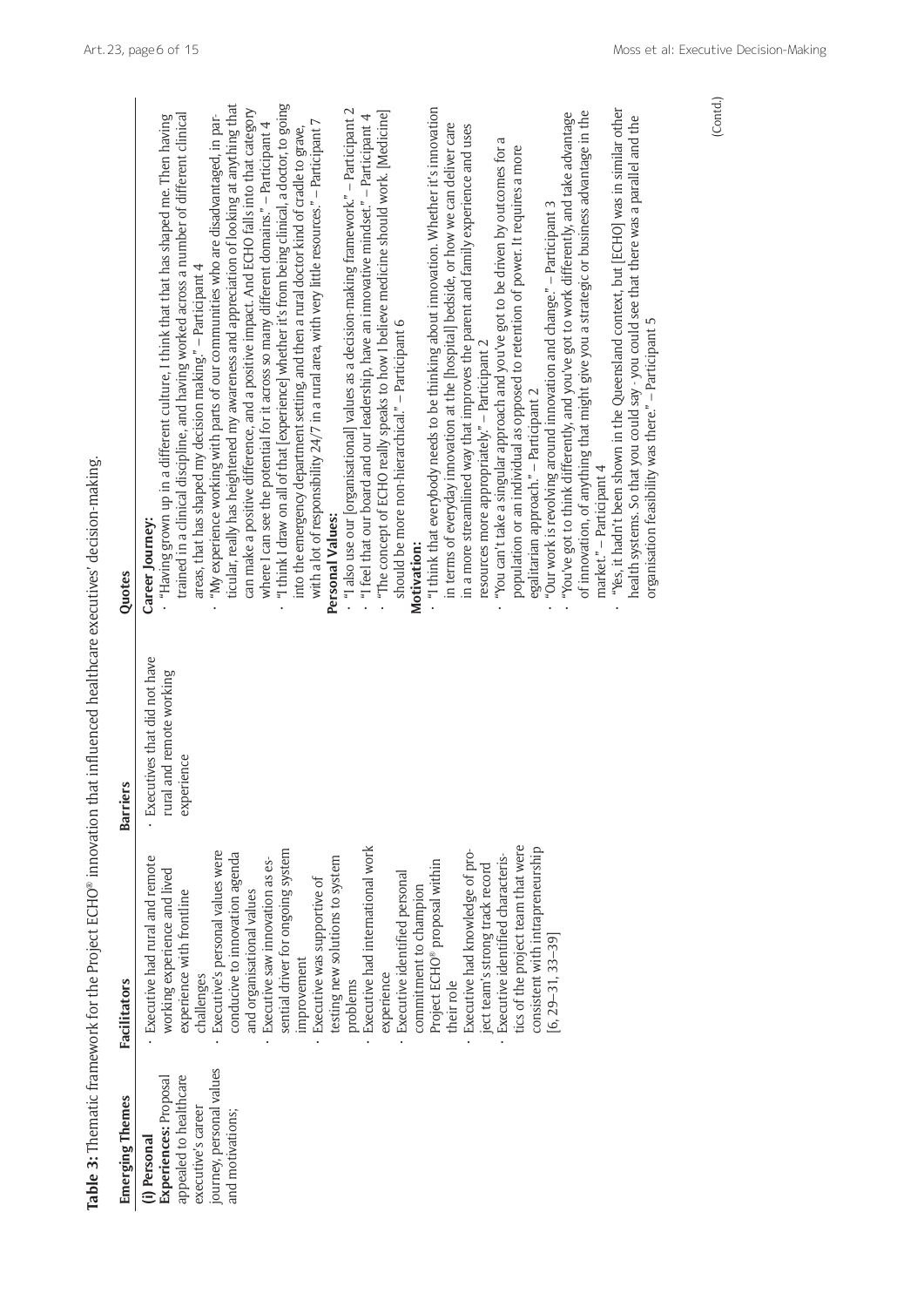|                        | (Contd.)                                                                                                                                                                                                                                                                                                                                                                                                                                                                                                                                                                                                                                                                                                                                                                                                                                                                                                                                                                                                                                                                                                                                                                                                                                                                                                                                                                                                                                                                                                                                                                                                                                                                                                                                                                                                                                                                                                                                                                                                                                                                                                                                                                                                                                                                                                                                                                                                                                                                                                                                                                                                                                                                                                                                                                                                                                                                                                                                                                                                                                                                                                                                                          |
|------------------------|-------------------------------------------------------------------------------------------------------------------------------------------------------------------------------------------------------------------------------------------------------------------------------------------------------------------------------------------------------------------------------------------------------------------------------------------------------------------------------------------------------------------------------------------------------------------------------------------------------------------------------------------------------------------------------------------------------------------------------------------------------------------------------------------------------------------------------------------------------------------------------------------------------------------------------------------------------------------------------------------------------------------------------------------------------------------------------------------------------------------------------------------------------------------------------------------------------------------------------------------------------------------------------------------------------------------------------------------------------------------------------------------------------------------------------------------------------------------------------------------------------------------------------------------------------------------------------------------------------------------------------------------------------------------------------------------------------------------------------------------------------------------------------------------------------------------------------------------------------------------------------------------------------------------------------------------------------------------------------------------------------------------------------------------------------------------------------------------------------------------------------------------------------------------------------------------------------------------------------------------------------------------------------------------------------------------------------------------------------------------------------------------------------------------------------------------------------------------------------------------------------------------------------------------------------------------------------------------------------------------------------------------------------------------------------------------------------------------------------------------------------------------------------------------------------------------------------------------------------------------------------------------------------------------------------------------------------------------------------------------------------------------------------------------------------------------------------------------------------------------------------------------------------------------|
| Quotes                 | cludes shaping our workforce, models of care, models of service delivery, strengthening<br>portunity that ECHO provides  it's that dialogue, that's the big value " - Participant 1<br>courage some of our own community teams to become involved in developing greater<br>"[Project ECHO] was an opportunity not just to grow GP confidence but to actually en-<br>understanding of particular conditions and also could provide an exemplar for how to<br>. "ECHO aligns well with our strategy around workforce development in education, and<br>commercial lens. Lots of people come to the table with a proposal for something that<br>"We have opportunities to work much more closely with the community-based sector<br>"The opportunity for better integration of our health system, to me, that's the big op-<br>as a potential solution to some of the challenges we face. I thought there was a lot of<br>"For rural and remote communities where you do need specialist input, and it's more<br>they want to do that's based on self-interest. So actually  that's one of my priorities,<br>"Immediately ECHO seemed to me to be something that was exciting from the other<br>cost effective to bring it through Telehealth, but still, ECHO has a much more global<br>"Where I look at a proposal it is largely about, low cost, broad impact or if it's a high<br>side of the fence, as something that is really attractive to be part of, genuinely fun. I<br>think they say that ECHO increases joy of work and professional satisfaction, and all<br>to deliver innovative models of service delivery, and to do things differently that in-<br>is to look at any proposal in terms of its broader impact and not support things the<br>also integration and innovation in health systems. So, those were the, sort of, three<br>that's a massive benefit for consumers that they could have access to that specialist<br>"Our health system is increasingly complex, [Organisation is] looking at innovation<br>"Project ECHO has been able to be one of those options on the table where we can<br>"[ECHO] empowers providers in communities that lack access to care. So obviously<br>pillars, I suppose, that made ECHO a project that we felt that we could and would<br>cost, then people must be  have sources of funding and have reviewed it with a<br>and I have a sense of confidence that they can deliver on it, and it's worthwhile."<br>"The bottom line is, I will give them money, A) If I've got it, but B) If they leave<br>those benefits. And I can see that straightaway." - Participant 6<br>individuals simply want to do for themselves." - Participant 2<br>bring specialists expertise into primary care." - Participant 3<br>actually lead co-design with consumers." - Participant 2<br>potential in the Project ECHO model." - Participant 1<br>expertise, wherever they live." - Participant 6<br>the continuum of services." - Participant 4<br>Service/Quality Improvement:<br>Population health outcomes:<br>Workforce development:<br>support." - Participant 1<br>reach." - Participant 2<br>Participant 7 |
| <b>Barriers</b>        | cians perceiving GPs as a threat<br>Executive identified that work-<br>force development would be a<br>barrier to overcome Paediatri-<br>to their professional territory                                                                                                                                                                                                                                                                                                                                                                                                                                                                                                                                                                                                                                                                                                                                                                                                                                                                                                                                                                                                                                                                                                                                                                                                                                                                                                                                                                                                                                                                                                                                                                                                                                                                                                                                                                                                                                                                                                                                                                                                                                                                                                                                                                                                                                                                                                                                                                                                                                                                                                                                                                                                                                                                                                                                                                                                                                                                                                                                                                                          |
| <b>Facilitators</b>    | had potential to initiate multiple<br>tential for financial sustainability<br>patients and frontline workforce<br>Executive saw proposal as a cata-<br>team's experience leading large-<br>proposal's primary focus was on<br>Project ECHO® proposal aligned<br>proposal and project team's po-<br>Executive noted Project ECHO®<br>Executive noted Project ECHO®<br>Executive noted Project ECHO®<br>Executive noted Project ECHO®<br>Executive was aware of project<br>Project ECHO® proposal would<br>lyst for change: Project ECHO®<br>embed integrated care as busi-<br>benefit multiple stakeholders<br>proposal showed potential to<br>ness as usual within organisa-<br>changes and spin-offs within<br>objectives of integration and<br>Executive identified that the<br>with organisation's strategic<br>proposal clearly articulated<br>Executive noted value-add:<br>scale integration pilots<br>organisational context<br>and/or self-funding<br>strategic alignment<br>tional context<br>priorities                                                                                                                                                                                                                                                                                                                                                                                                                                                                                                                                                                                                                                                                                                                                                                                                                                                                                                                                                                                                                                                                                                                                                                                                                                                                                                                                                                                                                                                                                                                                                                                                                                                                                                                                                                                                                                                                                                                                                                                                                                                                                                                                                 |
| <b>Emerging Themes</b> | beyond integration (pop-<br>ulation health outcomes,<br>workforce development,<br>have additional benefits<br>service/quality improve-<br>innovation was seen to<br>(ii) Benefits: Proposal<br>for ongoing change<br>created a value-add<br>ment                                                                                                                                                                                                                                                                                                                                                                                                                                                                                                                                                                                                                                                                                                                                                                                                                                                                                                                                                                                                                                                                                                                                                                                                                                                                                                                                                                                                                                                                                                                                                                                                                                                                                                                                                                                                                                                                                                                                                                                                                                                                                                                                                                                                                                                                                                                                                                                                                                                                                                                                                                                                                                                                                                                                                                                                                                                                                                                  |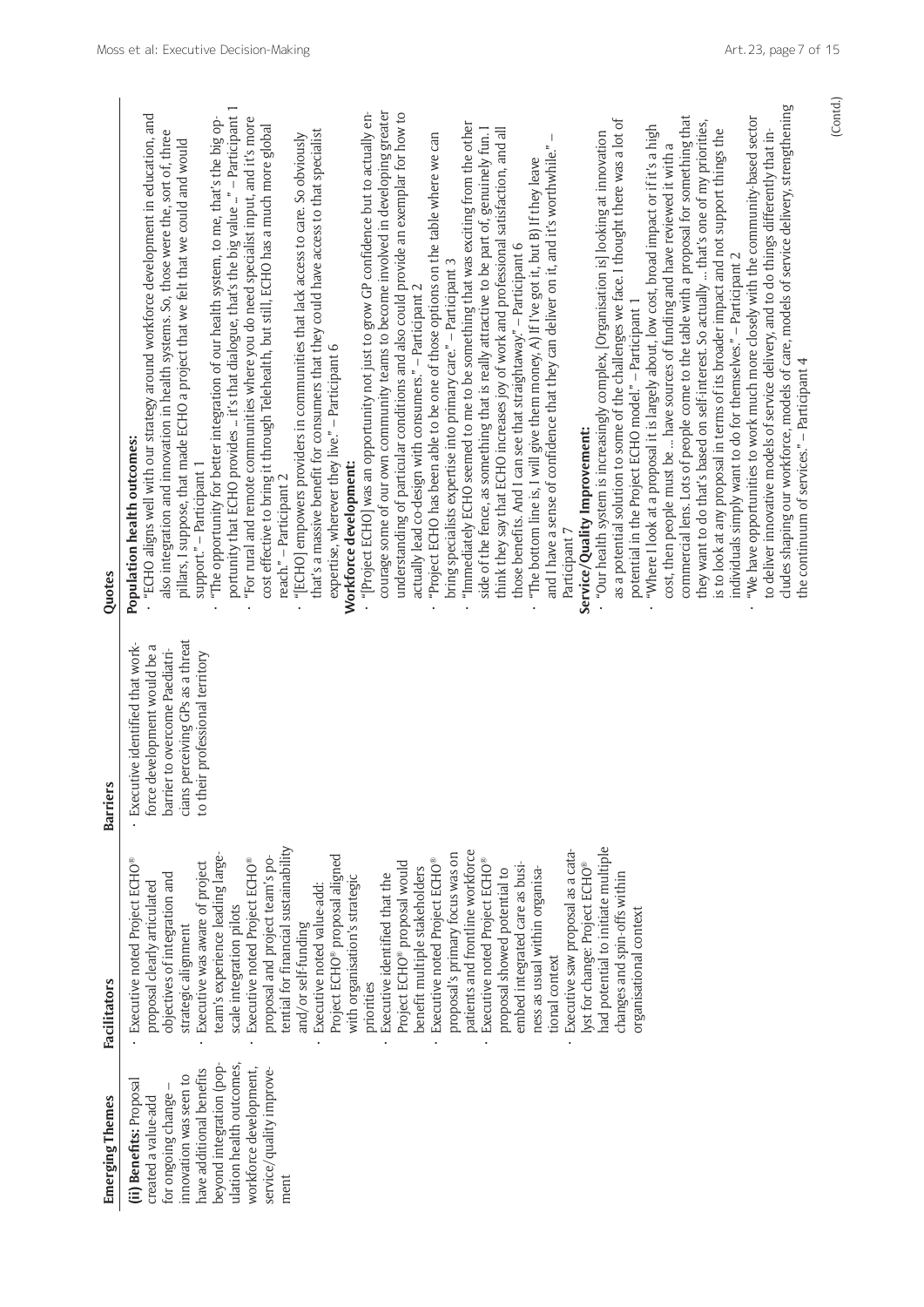| Quotes                 | fund something with one-off disruption money and then in two years' time, essentially,<br>needs to become a business, within our business. That's going to be the critical tipping<br>"The intention was to fund something as a disruption, and let the system adjust to the<br>you're learning about, and bring that to the executive and board table and provide [us<br>"When I looked a little bit deeper and saw the impact, then that confirmed for me the<br>. "I've seen with ECHO, as I've seen with other innovation, is the need to go into it with<br>"It's important to have lived experience and to have had variety in your career around<br>"We need ECHO to be self-funding, in order for it to be valued by the organisation It<br>an expectation that how you think it might look at the beginning is likely to be quite<br>. "The notion that you can seed fund innovation and then somehow it will organically<br>"If people are following and believing in the vision, underpinned by a set of values, I<br>new. When you send a financial envelope, what actually tends to happen is that you<br>success and failure. And for me, the failures in my life and in my career, have always<br>"It's allowing you to have the space to develop those ideas and have a voice, and be<br>"I saw the immediate scalability of the model because it was so simple, but, in its<br>"I would expect, you as a leader, that I've invested in [developing] to tell me what<br>a service is being created, which then lacks a funding stream." - Participant 7<br>just be built into business as usual, um, often doesn't work." - Participant 1<br>efficacy of the approach and the potential that it had." - Participant 4<br>different from how it might look at the end." - Participant 1<br>taught me more than the victories." - Participant 4<br>simplicity, very well constructed." - Participant 4<br>think we can do anything." - Participant 2<br>with] guidance." - Participant 2<br>listened to." - Participant 5<br>point." - Participant 2<br>Financial Risk:<br>Reward: | (Contd.) |
|------------------------|--------------------------------------------------------------------------------------------------------------------------------------------------------------------------------------------------------------------------------------------------------------------------------------------------------------------------------------------------------------------------------------------------------------------------------------------------------------------------------------------------------------------------------------------------------------------------------------------------------------------------------------------------------------------------------------------------------------------------------------------------------------------------------------------------------------------------------------------------------------------------------------------------------------------------------------------------------------------------------------------------------------------------------------------------------------------------------------------------------------------------------------------------------------------------------------------------------------------------------------------------------------------------------------------------------------------------------------------------------------------------------------------------------------------------------------------------------------------------------------------------------------------------------------------------------------------------------------------------------------------------------------------------------------------------------------------------------------------------------------------------------------------------------------------------------------------------------------------------------------------------------------------------------------------------------------------------------------------------------------------------------------------------------------------------------------------------------------------------|----------|
| <b>Barriers</b>        | no recurrent operational funding<br>Executive highlighted public sec-<br>tor organisations have limited to<br>sented an ongoing limitation on<br>ECHO <sup>®'</sup> s financial sustainability<br>a lack of remuneration for<br>participating in pilot. This<br>Executive acknowledged there<br>team's capability to self-fund<br>was always reliant on project<br>· Executive noted that Project<br>kept pilot costs low but pre-<br>allocated for innovation<br>operations<br>uptake<br>was<br>GPS<br>සි                                                                                                                                                                                                                                                                                                                                                                                                                                                                                                                                                                                                                                                                                                                                                                                                                                                                                                                                                                                                                                                                                                                                                                                                                                                                                                                                                                                                                                                                                                                                                                                       |          |
| <b>Facilitators</b>    | Executive was comfortable about<br>grant, rather than at the expense<br>pated risks had mitigation strate-<br>ECHO® through a non-recurrent<br>experts, advocates and decision-<br>longer-term investment if it did<br>of business as usual operations<br>the project team's capability to<br>ECHO® having an international<br>proposed to leverage necessary<br>Project ECHO® proposal antici-<br>Executive saw the opportunity<br>Executive saw ICIF investment<br>sustain Project ECHO® beyond<br>maintain strategic direction if<br>Executive saw value in Project<br>Executive was comfortable to<br>to outweigh potential risk of<br>Executive identified that the<br>pilot an innovation that was<br>the Governance Committee<br>opportunity to pilot Project<br>makers to manage risks and<br>to pilot Project ECHO® with<br>grant funding as a safe way<br>Executive identified that<br>untested in Queensland<br>the pilot were approved<br>not achieve integration<br>gies identified<br>track-record<br>pilot<br>$\ddot{\phantom{0}}$                                                                                                                                                                                                                                                                                                                                                                                                                                                                                                                                                                                                                                                                                                                                                                                                                                                                                                                                                                                                                                                |          |
| <b>Emerging Themes</b> | track records of success<br>team with high-calibre<br>with competitive grant<br>project lifespan and an<br>'low-risk, high-reward'<br>funding available for<br>autonomous project<br>Proposal rated as<br>(iii) Risks:                                                                                                                                                                                                                                                                                                                                                                                                                                                                                                                                                                                                                                                                                                                                                                                                                                                                                                                                                                                                                                                                                                                                                                                                                                                                                                                                                                                                                                                                                                                                                                                                                                                                                                                                                                                                                                                                           |          |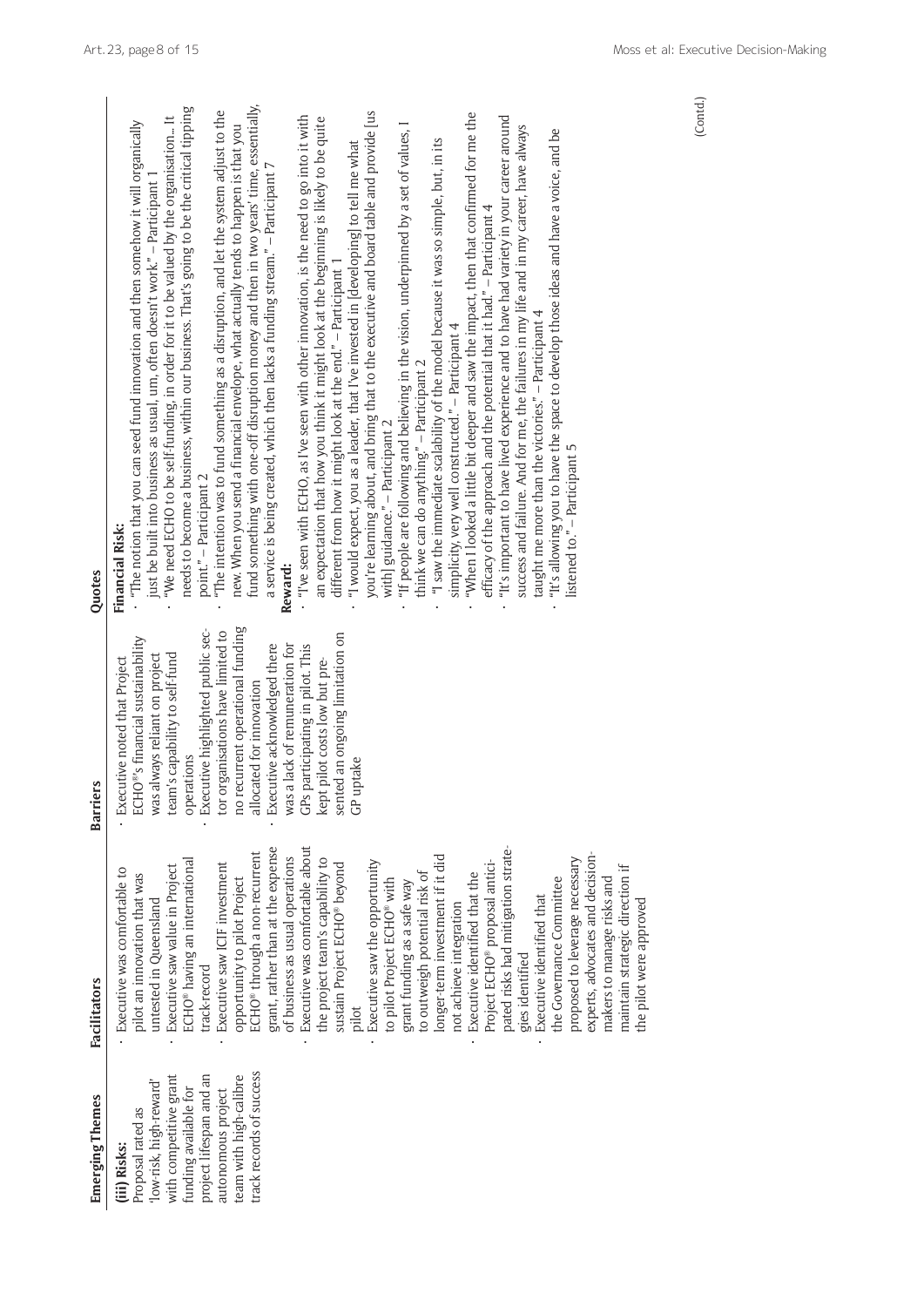| <b>Emerging Themes</b>                                                                                             | <b>Facilitators</b>                                                                                                                                                                                                                                                                                                                                                                                                                                                                                                                                                                                                                                                                                                                                                                                                                                                                                                                                                                                                                                                                                                                                   | <b>Barriers</b>                                                                                                           | Quotes                                                                                                                                                                                                                                                                                                                                                                                                                                                                                                                                                                                                                                                                                                                                                                                                                                                                                                                                                                                                                                                                                                                            |
|--------------------------------------------------------------------------------------------------------------------|-------------------------------------------------------------------------------------------------------------------------------------------------------------------------------------------------------------------------------------------------------------------------------------------------------------------------------------------------------------------------------------------------------------------------------------------------------------------------------------------------------------------------------------------------------------------------------------------------------------------------------------------------------------------------------------------------------------------------------------------------------------------------------------------------------------------------------------------------------------------------------------------------------------------------------------------------------------------------------------------------------------------------------------------------------------------------------------------------------------------------------------------------------|---------------------------------------------------------------------------------------------------------------------------|-----------------------------------------------------------------------------------------------------------------------------------------------------------------------------------------------------------------------------------------------------------------------------------------------------------------------------------------------------------------------------------------------------------------------------------------------------------------------------------------------------------------------------------------------------------------------------------------------------------------------------------------------------------------------------------------------------------------------------------------------------------------------------------------------------------------------------------------------------------------------------------------------------------------------------------------------------------------------------------------------------------------------------------------------------------------------------------------------------------------------------------|
| with internal and cross-<br>Proposal demonstrated<br>capacity to integrate<br>iv) Partnerships:<br>sector agencies | vertical and horizontal stakehold-<br>ers both internally and externally<br>consumers in the project govern-<br>partnership opportunities across<br>team's commitment to engaging<br>partners to capitalise on existing<br>working relationships to achieve<br>integrate systems by connecting<br>trusted the project team to pur-<br>sue partnerships autonomously<br>Executive identified the Project<br>new integrated, non-traditional<br>harnessed in the co-production<br>Project ECHO® proposal would<br>foster a shared risk and reward<br>governance approach amongst<br>ECHO® proposal would create<br>ance structure to ensure their<br>Executive felt that the Project<br>providers using new technolo-<br>voices and expertise could be<br>Executive identified that the<br>develop and leverage known<br>Executive reflected that they<br>Executive identified project<br>ECHO® proposal's potential<br>Executive noted the Project<br>ECHO <sup>®</sup> proposal sought to<br>Project ECHO® proposal to<br>Executive saw value in the<br>partners during pilot<br>to the organisation<br>partnerships<br>milestones<br>process<br>gies | Executive identified that working<br>agencies would include juggling<br>in partnership with other<br>competing priorities | $\cdot$ "We have administered the ECHO at a scale which could be capitalised on to actually do<br>more with less moving forward. And there's no reason why we couldn't use this for the<br>because at that point we weren't able to anticipate how our GPs would receive ECHO."<br>to that table, to look for an investor that can bring us to scale and in potentially differ-<br>"We need to look for investors now to partner with us, and we need to bring our pitch<br>"I thought it was a well-developed proposal. I thought it was one of the few that had<br>"We thought it definitely would be interesting to see how it [the pilot] was received<br>"We're in here boots and all and we are really going to make sure that all the com-<br>clearly, put significant effort into working with the community sector and general<br>munity groups are really linked in. So that was very reassuring." - Participant 8<br>adult population as well." - Participant 2<br>Cross-Sector Agency Partnerships:<br>practice sector." - Participant 8<br>ent markets." – Participant 4<br>Internal Partnerships:<br>-Participant 3 |
|                                                                                                                    |                                                                                                                                                                                                                                                                                                                                                                                                                                                                                                                                                                                                                                                                                                                                                                                                                                                                                                                                                                                                                                                                                                                                                       |                                                                                                                           | (Contd.)                                                                                                                                                                                                                                                                                                                                                                                                                                                                                                                                                                                                                                                                                                                                                                                                                                                                                                                                                                                                                                                                                                                          |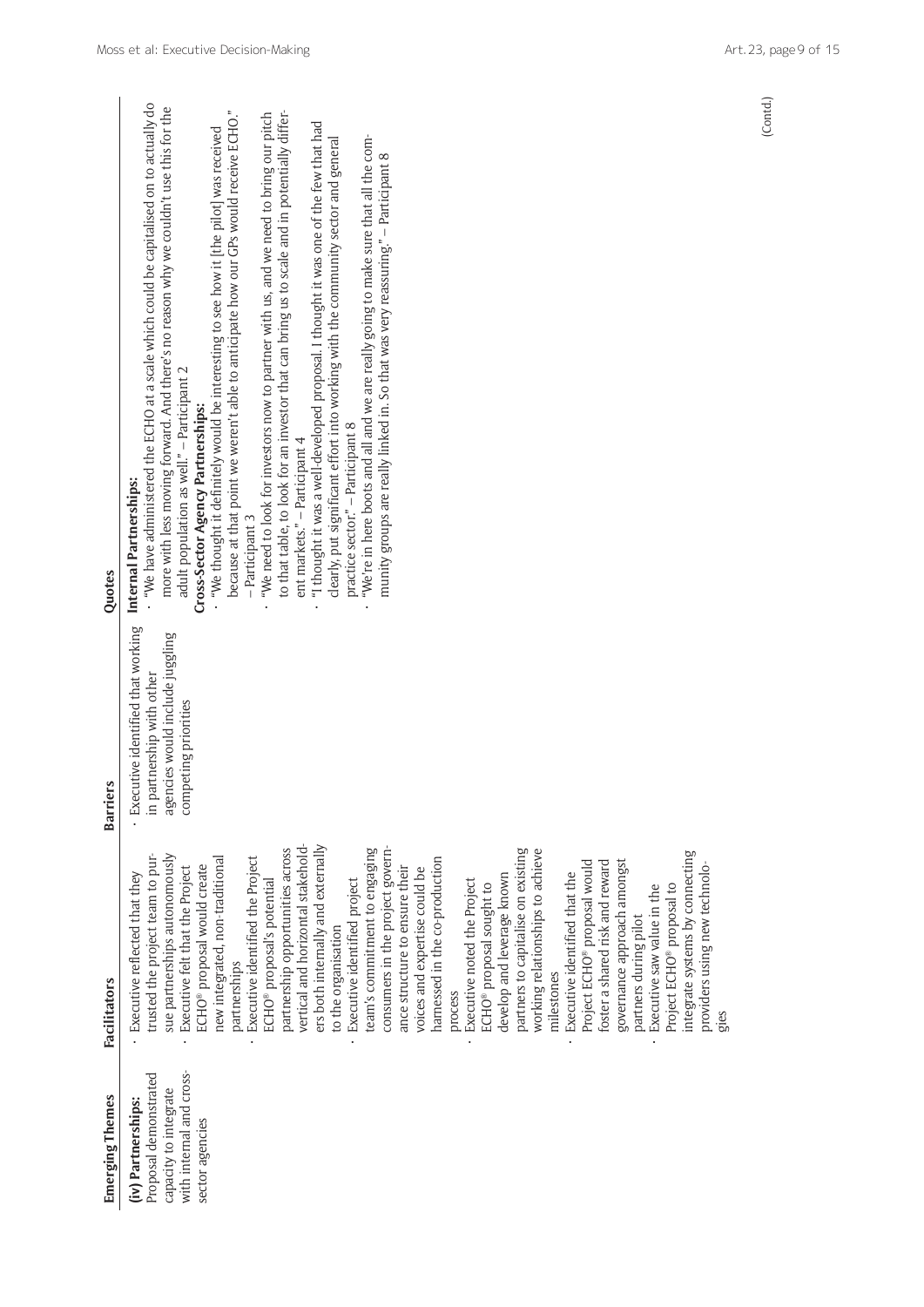| <b>Emerging Themes</b>  | Facilitators                       | <b>Barriers</b> | Quotes                                                                                          |
|-------------------------|------------------------------------|-----------------|-------------------------------------------------------------------------------------------------|
| (v) Timing:             | Executive saw opportunity in       | Nil identified  | Policy:                                                                                         |
| roposal leveraged       | Project ECHO® proposal to          |                 | · "There are some innovations that just shift thinking within the system it could deliver       |
| point-in-time policy,   | acquire significant government     |                 | a shift in thinking for another business case and leverage a larger innovation or con-          |
| nvestment, workforce    | investment to pilot the innova-    |                 | tribute to a larger body of work. So, I'm always thinking about, are there opportunities        |
| and reputational oppor- | tion                               |                 | to join the dots up between different pieces of work?" – Participant 4                          |
| tunities                | Executive identified that their    |                 | "Are those ideas that are ahead of their time? It's important not to dismiss those be-          |
|                         | role was important to socialise    |                 | cause the timing just isn't right." – Participant 4                                             |
|                         | and advocate for integrated        |                 | Investment:                                                                                     |
|                         | care theory and practice in the    |                 | "I saw this as an opportunity to get some money and develop a  more of a knowledge              |
|                         | organisational context             |                 | base around ECHO and grow that competence." – Participant 2                                     |
|                         | Executive identified they had      |                 | "In an environment like this, when there is a drive for efficiency, I think, initiatives like   |
|                         | an appetite for innovation to      |                 | ECHO can be at risk or can come into their own." – Participant 4                                |
|                         | improve outcomes within the        |                 | Worktorce:                                                                                      |
|                         | organisation                       |                 | "I still make mistakes around decisions that I make. But I learned from those and I tried       |
|                         | Executive had confidence that      |                 | to balance that out by failing fast. So, stay close to the work initially, stay close to the    |
|                         | the project team could mobilise    |                 | decision, completely back it, sponsor it, encourage those who own it. Hold them to              |
|                         | operations rapidly if successful   |                 | account. But if I consider that it's not working, I simply won't let it limp through. I'd       |
|                         | n acquiring funding, and would     |                 | rather fail fast, stop, look at the learnings, and move on." – Participant 4                    |
|                         | emain agile to ongoing opportu-    |                 | Reputational:                                                                                   |
|                         | nities                             |                 | . We have a sustainability strategy that's not just about financial sustainability, it's $\sim$ |
|                         | Executive had confidence in the    |                 | about all the other aspects of how we do business that will influence our sustainability        |
|                         | project team's proposal to attract |                 | as a leader." – Participant 2                                                                   |
|                         | uture investment beyond the        |                 |                                                                                                 |
|                         | ICIF grant term                    |                 |                                                                                                 |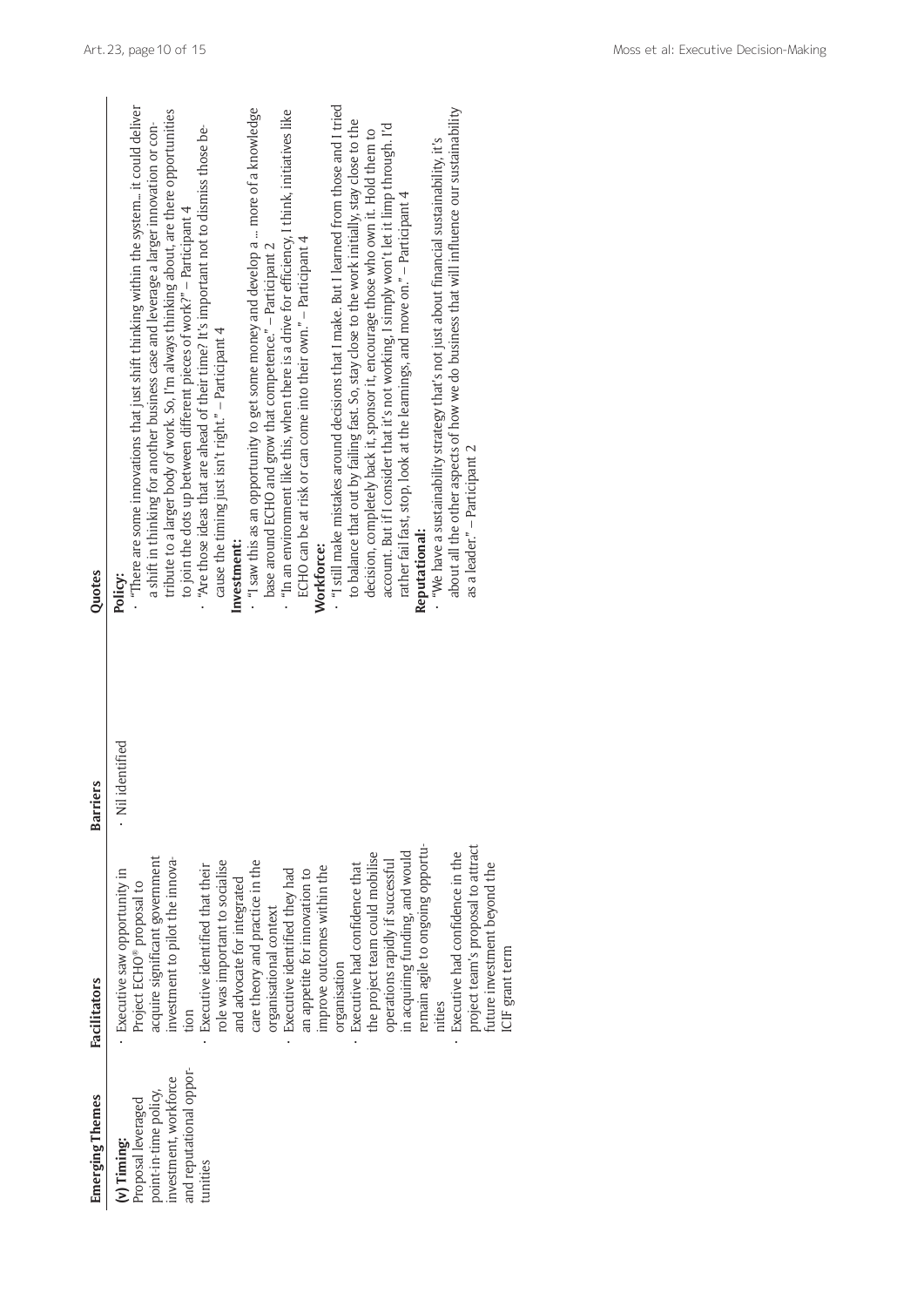studies on intrapreneurship, whereby motivated individuals employed within established organisations act as change catalysts to adopt, implement and champion change in creative, non-traditional contexts [6, 31–39].

The risks theme was interesting in the context of the ICIF grant opportunity because the healthcare executives were prepared to test a model that was unknown in the Queensland healthcare system. This was because the executives were comfortable with the ICIF grant securing the investment necessary to test the model, and the proposal's indications of future sustainability. Despite there being no previous benchmark of Project ECHO® in Queensland, executives sought to use the pilot as a disruptor to stimulate systems thinking around new ways of providing services to meet community need which were fiscally sustainable. Queensland healthcare executives identified that the system gaps and barriers that the ICIF grant opportunity sought to address were consistent with the global literature, and the Project ECHO® proposal carried a sense of assurance that the project team could successfully implement and sustain the pilot [3, 31–34]. Interview participants cited the Project ECHO® proposal's future financial sustainability as a strong and positive moderator in their decision-making processes, and underwrote the low financial risk. While Project ECHO®'s international reputation was acknowledged to achieve improved health outcomes, it was the intrapreneurial attributes (credentials, track record and combined characteristics of experience, drive, autonomy, technical and professional expertise) of the project team documented in their proposal that also influenced the executive decision-makers' confidence to invest in the pilot.

Similar to the findings for risks, the drive to forge and leverage partnerships was considered by executives as a strategic opportunity and critical measure of the proposal's success. Executives saw the Project ECHO® proposal as an opportunity to enhance strategic partnerships and population health outcomes by connecting primary and secondary healthcare service providers virtually, while achieving more cost-efficient workforce utilisation. This research has enhanced the understanding of healthcare executives' decision-making about Project ECHO®'s potential to broker new partnership opportunities and facilitate workforce transformation over the longer term. The proposal's governance committee membership also provided assurance to executive decision-makers that the project team could demonstrate commitment to engaging consumers in the pilot implementation. The governance committee structure proposed consumer expertise and influence would be harnessed throughout the implementation phase to enhance co-production processes.

The timing of this proposal was also central in leveraging ICIF grant investment that was made available by the Queensland Department of Health. The project team's proposal aligned with the ICIF grant criteria and healthcare executive decision-makers' organisational motivations to utilise this short-term funding opportunity to pilot an internationally renowned model to integrate care.

The themes identified in this research, while focusing on healthcare innovation and investment decisionmaking, align with other contexts focusing on redesign and improvement more broadly across the public sector [3, 19, 28, 30, 40]. In particular, these findings align with public sector organisations empowering motivated individuals through digital innovations, democratising innovation, enabling change, and change-ready business models [19]. In the specific case of the ICIF grant opportunity in Queensland, the findings of this study validate the drive by healthcare executives to implement new models of care, supported by sustainable business models, that show promise of fostering a more integrated, and peoplecentred approach to care across primary, secondary and tertiary services than what conventional approaches have delivered previously [1, 19, 28].

Learnings from this study also identified that innovation proposals appeal to executive decision-makers where the project team provides a compelling narrative of how the benefits would outweigh potential low-level risks, strengthen partnerships at the point in time when investment funding is available and consider future sustainability [6, 31, 33, 34, 40]. These indicators of what healthcare executives look for in innovation proposals can be generalised to other innovation proposals. These indicators which facilitated executives' decision-making to support piloting Project ECHO® that were analysed in **Table 3** have been generalised in **Table 4**.

One limitation of this study was that there were no comparative analyses with other successful ICIF grant projects in Queensland, or unsuccessful applications at that point in time to contrast against the key themes identified in this study. None of the other successful ICIF grant proposals that were awarded in Queensland at the same time investigated healthcare executives' decisionmaking processes or Project ECHO® as an innovation prior to implementation. While they were all independently evaluated by an academic institution, the focus

#### **Table 4:** Benefit Indicators.

- 1: Innovation proposal had **strategic alignment** and a **clear value-add** to the organisation;
- 2: Executive decision-makers aware of project team as a **motivated talent pool**;
- 3: Innovation proposal explored **financial sustainability** beyond the grant term;
- 4: Proposal **clearly identified beneficiaries and partners** (patients, communities and workforce);
- 5: Proposal clearly articulated how the innovation would **enable and embed integrated care as a business as usual** function within the organisation;
- 6: Proposal could serve as a **catalyst for other innovative change** within the organisation.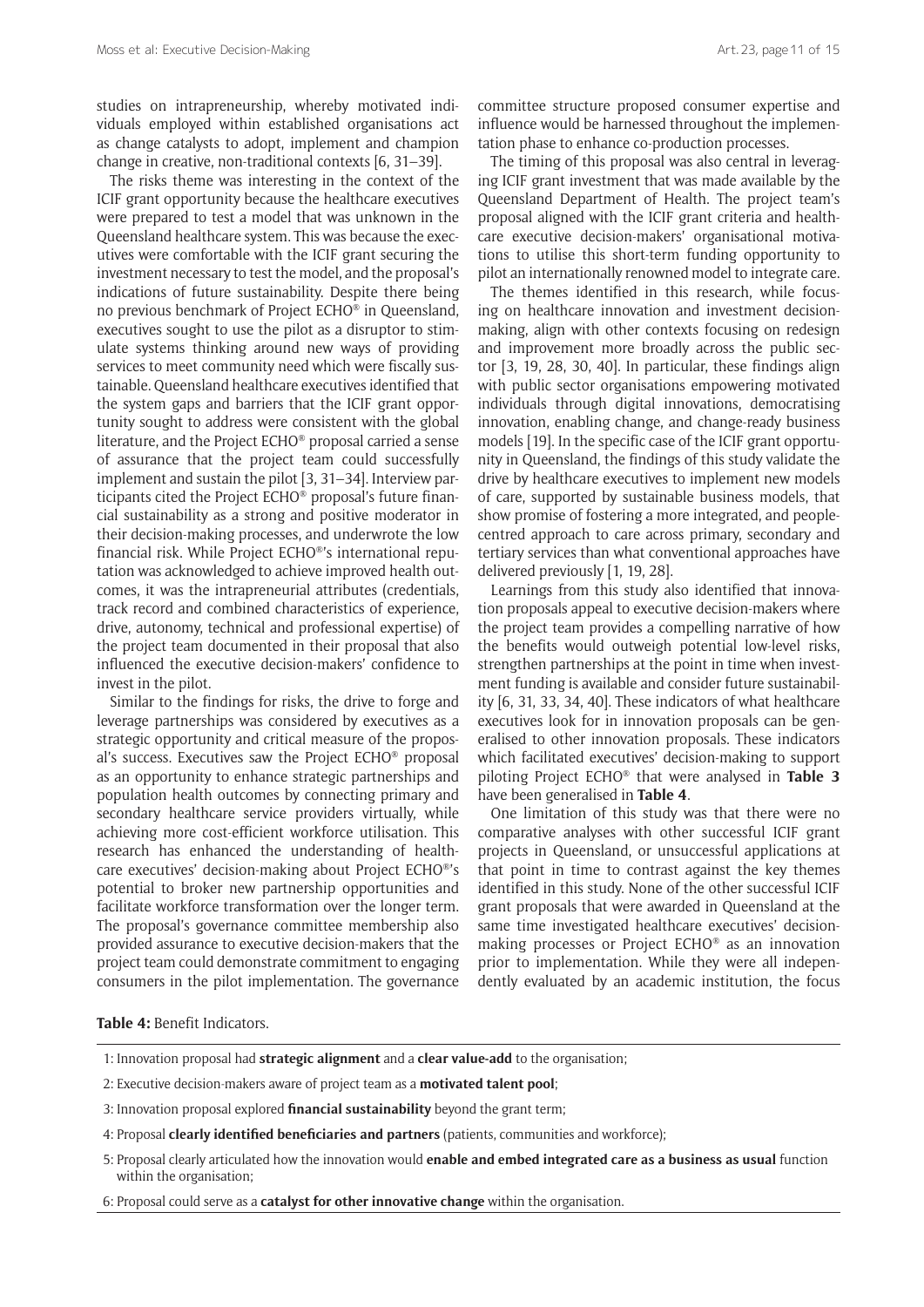was limited to the defined intervention and outcomes, cost consequence/cost effectiveness and economic and implementation outcomes [1]. These project-specific findings were not publicly available.

Specifically, for the Project ECHO® proposal in Queensland, future research is warranted to explore the implementation learnings of comparison sites that have emerged since 2016. Implementation frameworks such as the Project INTEGRATE Framework [41] or the Consolidated Framework for Implementation Research adapted for Project ECHO® [42] could be employed to measure integrated care outcomes of other Australian teams implementing Project ECHO®. Results of these comparisons may identify other project teams employing intrapreneurial approaches to guide, plan, evaluate and sustain operations. These frameworks could enhance reliability of implementation and sustainability data across sites [41, 42]. A future comparison study of other Project ECHO® pilots would be useful to demonstrate if the CHQ implementation remained a unique example, and what intrapreneurial characteristics were present in or could be exportable to other contexts.

The investigators used a purposeful sample of eight interview participants that represented healthcare executive roles who would typically be involved in investment decision-making for new innovations in Queensland [25, 26]. This analysis represented a moment in time of the decision-making process to invest in piloting Project ECHO® in Queensland. Examples of investment in other Project ECHO® pilot implementations are currently underway in early stages across other locations nationally and internationally which may have different experiences. Sharing the lessons learned at this point from Queensland may help others to better tailor their approach in designing their engagement strategy, proposal and implementation plan to influence executive decision-makers. This would support project teams to attract pilot investment to implement Project ECHO® or other similar integrated care innovations in their own contexts.

By examining the factors that influenced how and why executives made decisions, insights were gained that aligned with recent research in the healthcare setting. Findings of this research highlighted executives self-identifying the value in supporting redesign and improvement, and enabling project teams to innovate [1, 31–34] through exploring integrated and intrapreneurial approaches to innovation in complex care systems. These findings increase understanding of what influenced Queensland healthcare executives to invest in Project ECHO® as an innovation to achieve improved system integration.

The themes, facilitators and barriers identified in this study that gave healthcare executive decision-makers confidence to invest in piloting Project ECHO® in Queensland also aligned with published research about intrapreneurship [6, 31–34]. The concept of intrapreneurship has been defined as individual champions within established organisations that have been legitimised by executive decision-makers, in this case the CHQ project team, who were empowered to mobilise and leverage resources to create new business or service models that could achieve divergent change and challenge the status quo [6, 33, 34]. These champions illustrated their capability to drive change by mobilising necessary resources including skills, funding and expertise to scale up a discrete innovation to the system level [6, 31–34]. This affirms the value that executive decision-makers place on the credentials, track record and motivations of project teams seeking investment.

This study's objectives to understand how Project ECHO® was perceived, implemented and could be sustained within an organisational context, and gauge the actual impact on the organisation from the perspectives of healthcare executives were highlighted in **Table 3**. These themes focused on the personnel, organisational and environmental factors that impacted how they perceived the Project ECHO® proposal would be implemented and sustained by the project team [3, 4, 6, 31–34]. The attributes demonstrated by the project team in their proposal highlighted alignment with intrapreneurial approaches to source funding, skills, expertise and navigation of a complex, public health organisation to pilot and embed Project ECHO<sup>®</sup> as an integrated care model [1, 6, 33, 34]. The healthcare executive decision-makers reflected that the proposal and characteristics of the project team were conducive with their analysis of the health system landscape at the time and would be a viable investment of ICIF grant funds [6, 33, 34].

## **Conclusion**

Healthcare executive decision-makers operate in a context where demand for services is often exceeding system capacity [1, 3]. Innovative and integrated models of care can act as a catalyst for change to improve services and increase workforce capacity available to meet the needs of people in communities. To obtain pilot investment in a competitive, fiscally constrained environment, project teams need to convey their strategic alignment across a number of key focal points. Project teams in the healthcare sector in particular must be able to articulate how their proposal will enhance healthcare service delivery outcomes sustainably.

When assessing innovation proposals, healthcare executives' decision-making is influenced by a range of factors. Decisions are based around five key themes: (i) personal experiences, (ii) benefits, (iii) risks, (iv) partnerships, and (v) timing. Project teams with intrapreneurial characteristics including their collective experience, drive, autonomy, and expertise [1, 6, 31–34] can attract investment from executive decision-makers to pilot and embed new models of integrated care.

This research provides new knowledge about Queensland healthcare executives' decision-making processes to organisationally commit to and financially invest in pilot proposals to integrate care. This knowledge is valuable to intrapreneurial project teams working in large-scale public sector systems seeking to innovate and integrate care amidst growing fiscal pressures. Findings from this study will inform future proposals to compete for investment opportunities to pilot innovative new models.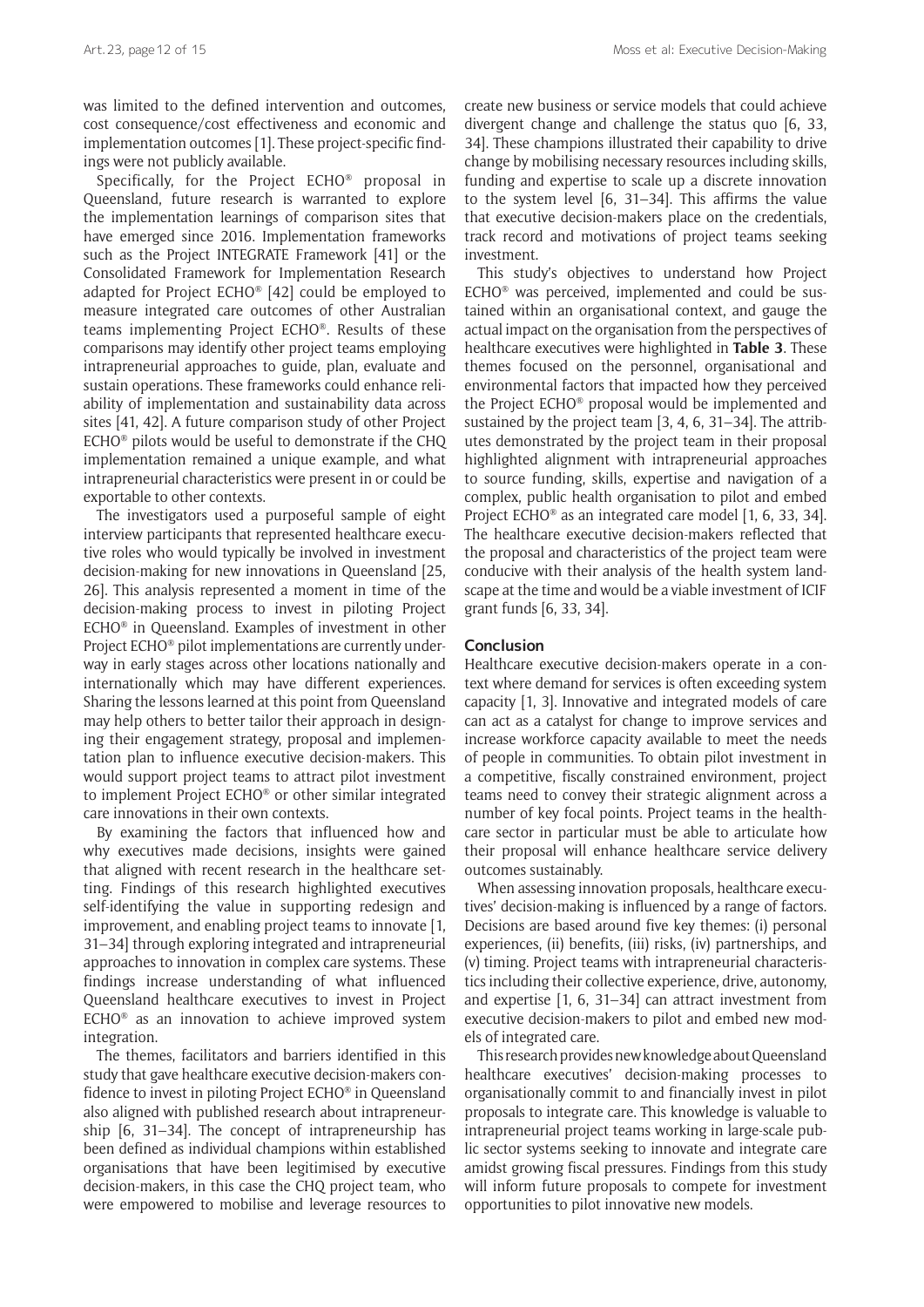This study affirms that project teams need to demonstrate to executive decision-makers that their investment has potential to achieve integration across the continuum and remain financially sustainable beyond pilot phase. By illustrating potential where people-driven care can flourish at scale, executive decision-makers are inclined to support intrapreneurial champions in key project roles that can engage and empower people and communities to

reduce inequalities and improve access. This example of 'integration intrapreneurship' contributes new evidence which highlights a novel approach to addressing the evolving needs of the community as financial pressures in the healthcare system continue to increase.

# **Reviewers**

**Janice Rushworth**, Director Specialist Services, Office of the Chief Practitioner, Child and Family Services, Department of Child Safety, Youth and Women.

**Afrouz Shoghi**, Manager, Workforce Strategy and Transformation, People and Culture, Children's Health Queensland Hospital and Health Service, Australia.

One anonymous reviewer.

#### **Competing Interests**

The authors have no competing interests to declare.

#### **References**

- 1. **Mundy L, Hewson K.** Thinking outside the system: the integrated care experience in Queensland, Australia. *Australian Journal of Primary Health*, 2019; 25(4): 303–9. DOI: [https://doi.org/10.1071/](https://doi.org/10.1071/PY18161) [PY18161](https://doi.org/10.1071/PY18161)
- 2. **Queensland Health.** Commonwealth and Queensland Health responsibilities: Queensland Health; 2020 [cited 09 March 2020]. Available from: [https://](https://www.health.qld.gov.au/system-governance/health-system/managing/responsibilities) [www.health.qld.gov.au/system-governance/](https://www.health.qld.gov.au/system-governance/health-system/managing/responsibilities) [health-system/managing/responsibilities.](https://www.health.qld.gov.au/system-governance/health-system/managing/responsibilities)
- 3. **Nicholson C, Jackson C, Marley J.** Best practice integrated primary/secondary health care governance – applying evidence to Australia's health reform agenda. *BMC Health Services Research*, 2014; 14 (Suppl 2): O6-O. DOI: <https://doi.org/10.5694/mja14.00310>
- 4. **Department of Premier and Cabinet.** New \$35m health innovation fund leading the way. *Minister for Health and Minister for Ambulance Services Media Statements Queensland: Department of Premier and Cabinet*; 2013 [cited 11 February 2020]. Available from: [http://state](http://statements.qld.gov.au/Statement/2016/1/28/new-35m-health-innovation-fund-leading-the-way)[ments.qld.gov.au/Statement/2016/1/28/](http://statements.qld.gov.au/Statement/2016/1/28/new-35m-health-innovation-fund-leading-the-way) [new-35m-health-innovation-fund-leading-the-way.](http://statements.qld.gov.au/Statement/2016/1/28/new-35m-health-innovation-fund-leading-the-way)
- 5. **ECHO Institute.** ECHO Overview Infographic (2-page): University of New Mexico Health Sciences Center; 2020 [cited 11 February 2020]. Available from: <https://echo.unm.edu/data/two-pager>.
- 6. **Melder A, Burns P, Mcloughlin I, Teede H.** Examining 'institutional entrepreneurship' in healthcare redesign and improvement through comparative case study research: a study protocol. *BMJ Open*, 2018; 8(8): e020807. DOI: [https://doi.org/10.1136/](https://doi.org/10.1136/bmjopen-2017-020807) [bmjopen-2017-020807](https://doi.org/10.1136/bmjopen-2017-020807)
- 7. **Socolovsky C, Masi C, Hamlish T, Aduana G, Arora S, Bakris G,** et al. Evaluating the Role of Key Learning Theories in ECHO: A Telehealth Educational Program for Primary Care Providers. *Progress in Community Health Partnerships*, 2013; 7(4): 357–8 DOI: [https://doi.org/10.1353/](https://doi.org/10.1353/cpr.2013.0043) [cpr.2013.0043](https://doi.org/10.1353/cpr.2013.0043)
- 8. **Arora S, Kalishman S, Dion D, Som D, Thornton K, Bankhurst A,** et al. Partnering urban academic medical centers and rural primary care clinicians to provide complex chronic disease care. *Health Affairs*  (Project Hope), 2011; 30(6): 1176–84. DOI: [https://](https://doi.org/10.1377/hlthaff.2011.0278) [doi.org/10.1377/hlthaff.2011.0278](https://doi.org/10.1377/hlthaff.2011.0278)
- 9. **ECHO Institute.** Project ECHO Albuquerque: University of New Mexico Health Sciences Centre; 2020 [cited 11 February 2020]. Available from: [https://](https://echo.unm.edu/) [echo.unm.edu/.](https://echo.unm.edu/)
- 10. **Arora S, Kalishman S, Thornton K, Dion D, Murata G, Deming P,** et al. Expanding access to hepatitis C virus treatment—Extension for Community Healthcare Outcomes (ECHO) project: Disruptive innovation in specialty care. *Hepatology*, 2010; 52(3): 1124–33. DOI: [https://doi.org/10.1002/](https://doi.org/10.1002/hep.23802) [hep.23802](https://doi.org/10.1002/hep.23802)
- 11. **Arora S, Thornton K, Murata G, Deming P, Kalishman S, Dion D,** et al. Outcomes of Treatment for Hepatitis C Virus Infection by Primary Care Providers. *The New England Journal of Medicine*, 2011; 364(23): 2199–207. DOI: [https://doi.org/10.1056/](https://doi.org/10.1056/NEJMoa1009370) [NEJMoa1009370](https://doi.org/10.1056/NEJMoa1009370)
- 12. **Zurawski A, Komaromy M, Ceballos V, McAuley C, Arora S.** Project ECHO Brings Innovation to Community Health Worker Training and Support. *Journal of health care for the poor and underserved*, 2016; 27(4A): 53–61. DOI: [https://doi.org/10.1353/](https://doi.org/10.1353/hpu.2016.0186) [hpu.2016.0186](https://doi.org/10.1353/hpu.2016.0186)
- 13. **Tuerk PW.** Clinical Videoconferencing in Telehealth: Program Development and Practice. Tuerk PW, Shore P (eds.), Cham: Springer International Publishing; 2015. DOI: [https://doi.](https://doi.org/10.1007/978-3-319-08765-8) [org/10.1007/978-3-319-08765-8](https://doi.org/10.1007/978-3-319-08765-8)
- 14. **Furlan AD, Zhao J, Voth J, Hassan S, Dubin R, Stinson JN,** et al. Evaluation of an innovative tele-education intervention in chronic pain management for primary care clinicians practicing in underserved areas. *Journal of Telemedicine and Telecare*, 2019; 25(8): 484–92. DOI: [https://doi.](https://doi.org/10.1177/1357633X18782090) [org/10.1177/1357633X18782090](https://doi.org/10.1177/1357633X18782090)
- 15. **Mitchell GK, Burridge L, Zhang J, Donald M, Scott IA, Dart J,** et al. Systematic review of integrated models of health care delivered at the primary and secondary interface: how effective is it and what determines effectiveness? *Australian Journal of Primary Health*, 2015; 21(4): 391–408. DOI: <https://doi.org/10.1071/PY14172>
- 16. **Shaw K, Mitchell G, Wagner I, Eastwood HL.** Attitudes and practices of general practitioners in the diagnosis and management of attention-deficit/ hyperactivity disorder. *J Paediatr Child Health*, 2002; 38(5): 481–6 [https://doi-org.ezproxy.library.uq.edu.](https://doi-org.ezproxy.library.uq.edu.au/10.1046/j.1440-1754.2002.00033.x)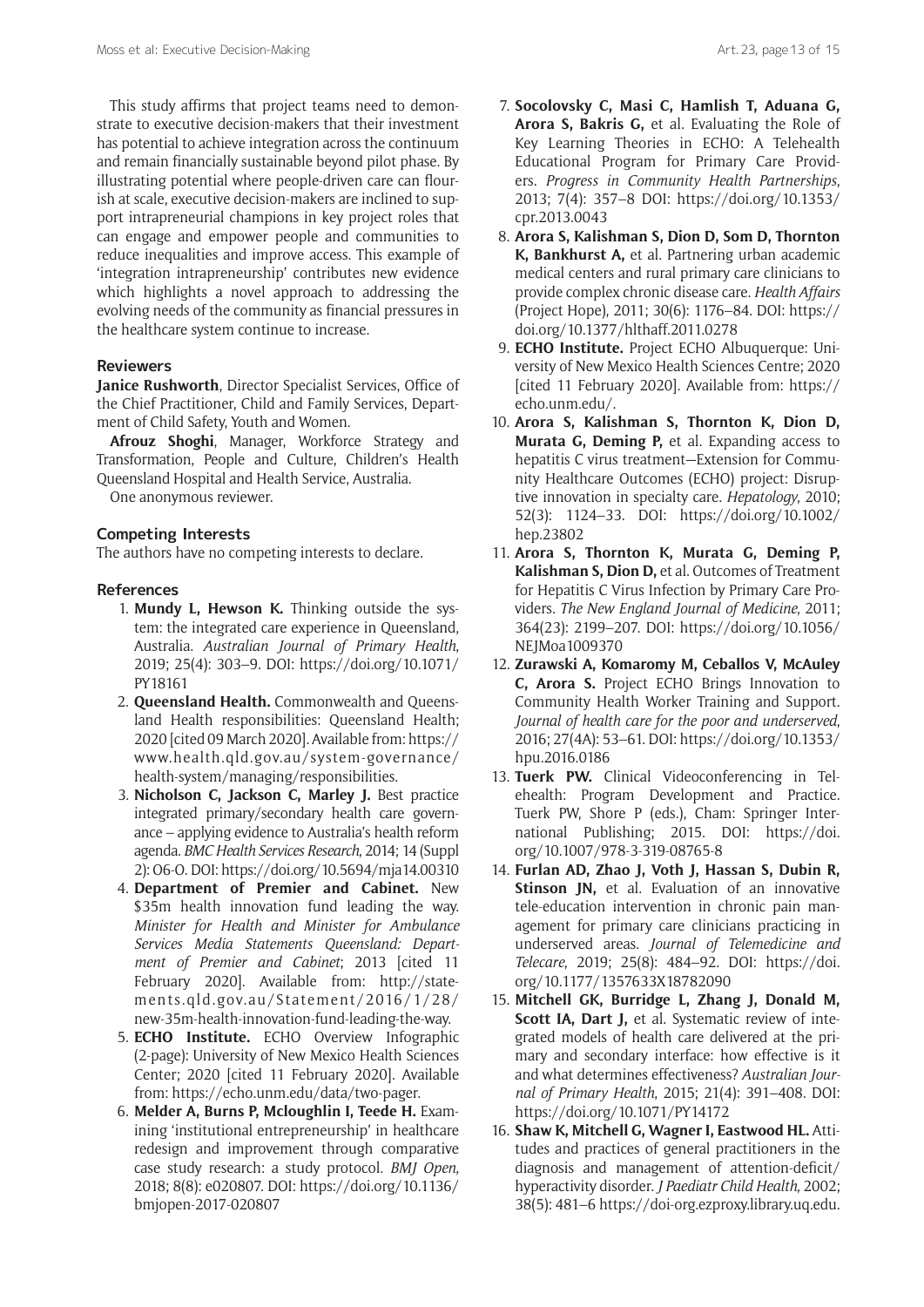[au/10.1046/j.1440-1754.2002.00033.x.](https://doi-org.ezproxy.library.uq.edu.au/10.1046/j.1440-1754.2002.00033.x) DOI: <https://doi.org/10.1046/j.1440-1754.2002.00033.x>

- 17. **Children's Health Queensland Hospital and Health Service.** Integrated Care Strategy 2018– 2022: Children's Health Queensland Hospital and Health Service; 2018 [cited 11 February 2020]. Available from: [https://www.childrens.health.qld.](https://www.childrens.health.qld.gov.au/wp-content/uploads/PDF/our-strategies/integrated-care-strategy-2018.pdf) [gov.au/wp-content/uploads/PDF/our-strategies/](https://www.childrens.health.qld.gov.au/wp-content/uploads/PDF/our-strategies/integrated-care-strategy-2018.pdf) [integrated-care-strategy-2018.pdf.](https://www.childrens.health.qld.gov.au/wp-content/uploads/PDF/our-strategies/integrated-care-strategy-2018.pdf)
- 18. **Thomas R, Mitchell G, Batstra L.** Attention-deficit/hyperactivity disorder: are we helping or harming? *British Medical Journal*, 2013; 347(7932): 18. DOI: <https://doi.org/10.1136/bmj.f6172>
- 19. **Brown A, Fishenden J, Thompson M.** Digitizing Government Understanding and Implementing New Digital Business Models. 1st ed. 2014. ed. London, UK: Palgrave Macmillan. Imprint: Palgrave Macmillan; 2014.
- 20. **White J, Drew S, Hay T.** Ethnography Versus Case Study - Positioning Research and Researchers. *Qualitative Research Journal*, 2009; 9(1): 18–27. DOI: <https://doi.org/10.3316/QRJ0901018>
- 21. **Bevan MT.** A Method of Phenomenological Interviewing. *Qualitative Health Research*, 2014; 24(1): 136–44. DOI: [https://doi.](https://doi.org/10.1177/1049732313519710) [org/10.1177/1049732313519710](https://doi.org/10.1177/1049732313519710)
- 22. **Englander M.** The Interview: Data Collection in Descriptive Phenomenological Human Scientific Research. *Journal of Phenomenological Psychology*, 2012; 43(1): 13–35. DOI: [https://doi.](https://doi.org/10.1163/156916212X632943) [org/10.1163/156916212X632943](https://doi.org/10.1163/156916212X632943)
- 23. **Decuir-Gunby JT, Marshall PL, McCulloch AW.**  Developing and Using a Codebook for the Analysis of Interview Data: An Example from a Professional Development Research Project. *Field Methods*, 2011; 23(2): 136–55. DOI: [https://doi.](https://doi.org/10.1177/1525822X10388468) [org/10.1177/1525822X10388468](https://doi.org/10.1177/1525822X10388468)
- 24. **Tong A, Sainsbury P, Craig J.** Consolidated criteria for reporting qualitative research (COREQ): a 32-item checklist for interviews and focus groups. *International Journal for Quality in Health Care*, 2007; 19(6): 349–57. DOI: [https://doi.org/10.1093/](https://doi.org/10.1093/intqhc/mzm042) [intqhc/mzm042](https://doi.org/10.1093/intqhc/mzm042)
- 25. **Guest G, Bunce A, Johnson L.** How Many Interviews Are Enough? An Experiment with Data Saturation and Variability. *Field Methods*, 2006; 18(1): 59–82. DOI: <https://doi.org/10.1177/1525822X05279903>
- 26. **Hennink MM, Kaiser BN, Marconi VC.** Code Saturation Versus Meaning Saturation: How Many Interviews Are Enough? *Qualitative Health Research*, 2017; 27(4): 591–608. DOI: [https://doi.](https://doi.org/10.1177/1049732316665344) [org/10.1177/1049732316665344](https://doi.org/10.1177/1049732316665344)
- 27. **The University of Queensland.** Nvivo: The University of Queensland; 2020 [cited 11 February 2020]. Available from: [https://my.uq.edu.au/](https://my.uq.edu.au/information-and-services/information-technology/software-and-web-apps/software-uq/nvivo) [information-and-services/information-technology/](https://my.uq.edu.au/information-and-services/information-technology/software-and-web-apps/software-uq/nvivo) [software-and-web-apps/software-uq/nvivo.](https://my.uq.edu.au/information-and-services/information-technology/software-and-web-apps/software-uq/nvivo)
- 28. **Wanna J, Lee H-A, Yates S.** Managing under austerity, delivering under pressure: performance and productivity in public service. Wanna J, Lee H-A, Yates S

(eds). Acton, ACT: ANU Press; 2015. DOI: [https://doi.](https://doi.org/10.22459/MUADUP.10.2015) [org/10.22459/MUADUP.10.2015](https://doi.org/10.22459/MUADUP.10.2015)

- 29. **Visnjic I, Wiengarten F, Neely A.** Only the Brave: Product Innovation, Service Business Model Innovation, and Their Impact on Performance. *Journal of Product Innovation Management*, 2016; 33(1): 36–52. DOI:<https://doi.org/10.1111/jpim.12254>
- 30. **Troshani I, Doolin B.** Innovation diffusion: a stakeholder and social network view. *European Journal of Innovation Management*, 2007; 10(2): 176–200. DOI: <https://doi.org/10.1108/14601060710745242>
- 31. **Amini Z, Arasti Z, Bagheri A.** Identifying social entrepreneurship competencies of managers in social entrepreneurship organizations in healthcare sector. *Journal of Global Entrepreneurship Research*, 2018; 8(1): 1–14. DOI: [https://doi.org/10.1186/](https://doi.org/10.1186/s40497-018-0102-x) [s40497-018-0102-x](https://doi.org/10.1186/s40497-018-0102-x)
- 32. **Eriksson N, Ujvari S.** Fiery Spirits in the context of institutional entrepreneurship in Swedish healthcare. *Journal of Health Organization and Management*, 2015; 29(4): 515–31. DOI: [https://doi.](https://doi.org/10.1108/JHOM-09-2014-0158) [org/10.1108/JHOM-09-2014-0158](https://doi.org/10.1108/JHOM-09-2014-0158)
- 33. **Antoncic B, Hisrich RD.** Intrapreneurship: Construct refinement and cross-cultural validation. *Journal of Business Venturing*, 2001; 16(5): 495–527 DOI: [https://doi.org/10.1016/S0883-9026\(99\)00054-3](https://doi.org/10.1016/S0883-9026(99)00054-3)
- 34. **Antoncic B, Hisrich RD.** Clarifying the intrapreneurship concept. *Journal of Small Business and Enterprise Development*, 2003; 10(1): 7–24 DOI: <https://doi.org/10.1108/14626000310461187>
- 35. **Heinze K, Weber K.** Toward Organizational Pluralism: Institutional Intrapreneurship in Integrative Medicine. *Organization Science*, 2015; 27(1). DOI: <https://doi.org/10.1287/orsc.2015.1028>
- 36. **Gottlieb S, Makower J.** A Role for Entrepreneurs: An Observation on Lowering Healthcare Costs via Technology Innovation. *American Journal of Preventive Medicine*, 2013; 44(1 supplement 1): S43–S7. DOI: <https://doi.org/10.1016/j.amepre.2012.09.006>
- 37. **Guven B.** The Integration of Strategic Management and Intrapreneurship: Strategic Intrapreneurship from Theory to Practice. *Business and Economics Research Journal*, 2020; 11(1): 229–45. DOI: [https://](https://doi.org/10.20409/berj.2020.247) [doi.org/10.20409/berj.2020.247](https://doi.org/10.20409/berj.2020.247)
- 38. **Drejer A, Christensen KS, Ulhoi JP.** Understanding intrapreneurship by means of state-of-the-art knowledge management and organisational learning theory. *International Journal of Management and Enterprise Development*, 2004; 1(2): 102–19. DOI: <https://doi.org/10.1504/IJMED.2004.004387>
- 39. **Altinay L.** Implementing international franchising: the role of intrapreneurship. *International Journal of Service Industry Management*, 2004; 15(5): 426–43. DOI: [https://doi.](https://doi.org/10.1108/09564230410564911) [org/10.1108/09564230410564911](https://doi.org/10.1108/09564230410564911)
- 40. **Barlow J, Bayer S, Curry R.** Implementing complex innovations in fluid multi-stakeholder environments: Experiences of 'telecare'. *Technovation*, 2006; 26(3): 396–406. DOI: [https://doi.org/10.1016/j.](https://doi.org/10.1016/j.technovation.2005.06.010) [technovation.2005.06.010](https://doi.org/10.1016/j.technovation.2005.06.010)